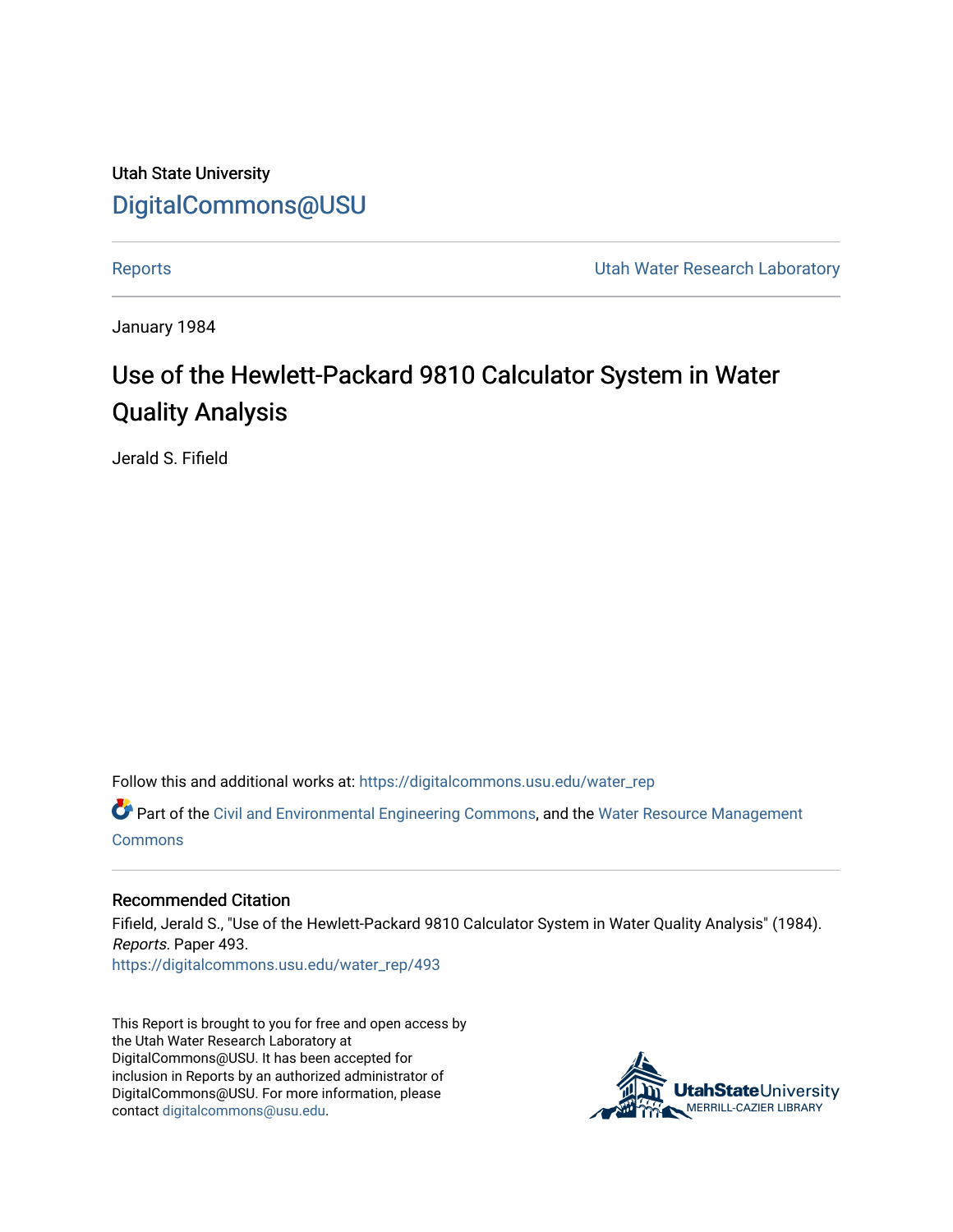## USE OF THE HEWLETT-PACKARD 9810

法受益受害受违法罪罪 法受遗嘱的 医

猛龙怪 医嗜基霉菌

医法律鼻腔支柱 医绝对杀染剂 法军

E.

的复数 地名美国戈

## CALCULATOR SYSTEM IN WATER QUALITY ANALYSIS

 $BY$ 

JERALD S. FIFIELD

Tagsle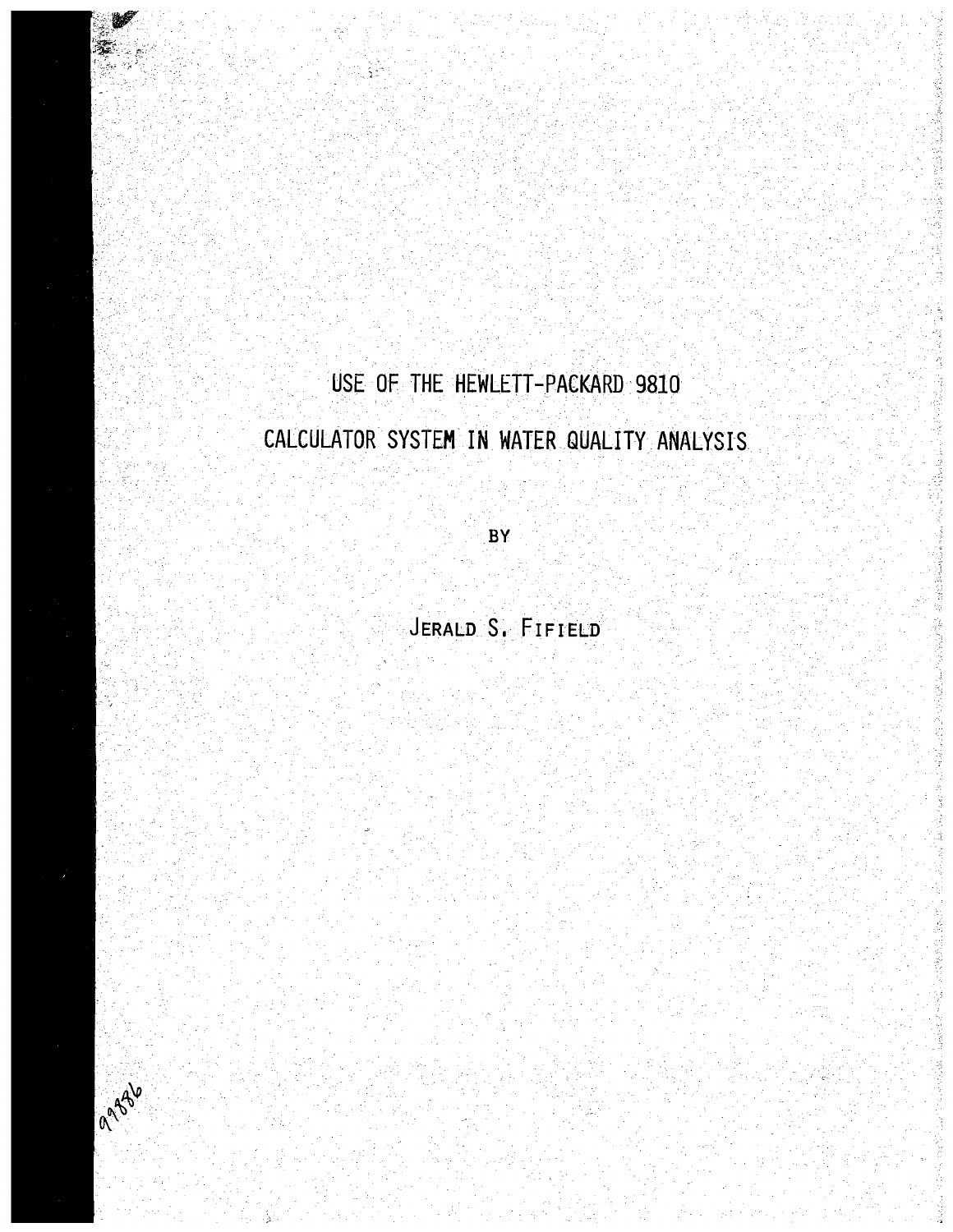# USE OF THE HEWLETT-PACKARD 9810 CALCULATOR SYSTEM IN WATER QUALITY ANALYSIS

BY

JERALD S. FIFIELD

 $\setminus$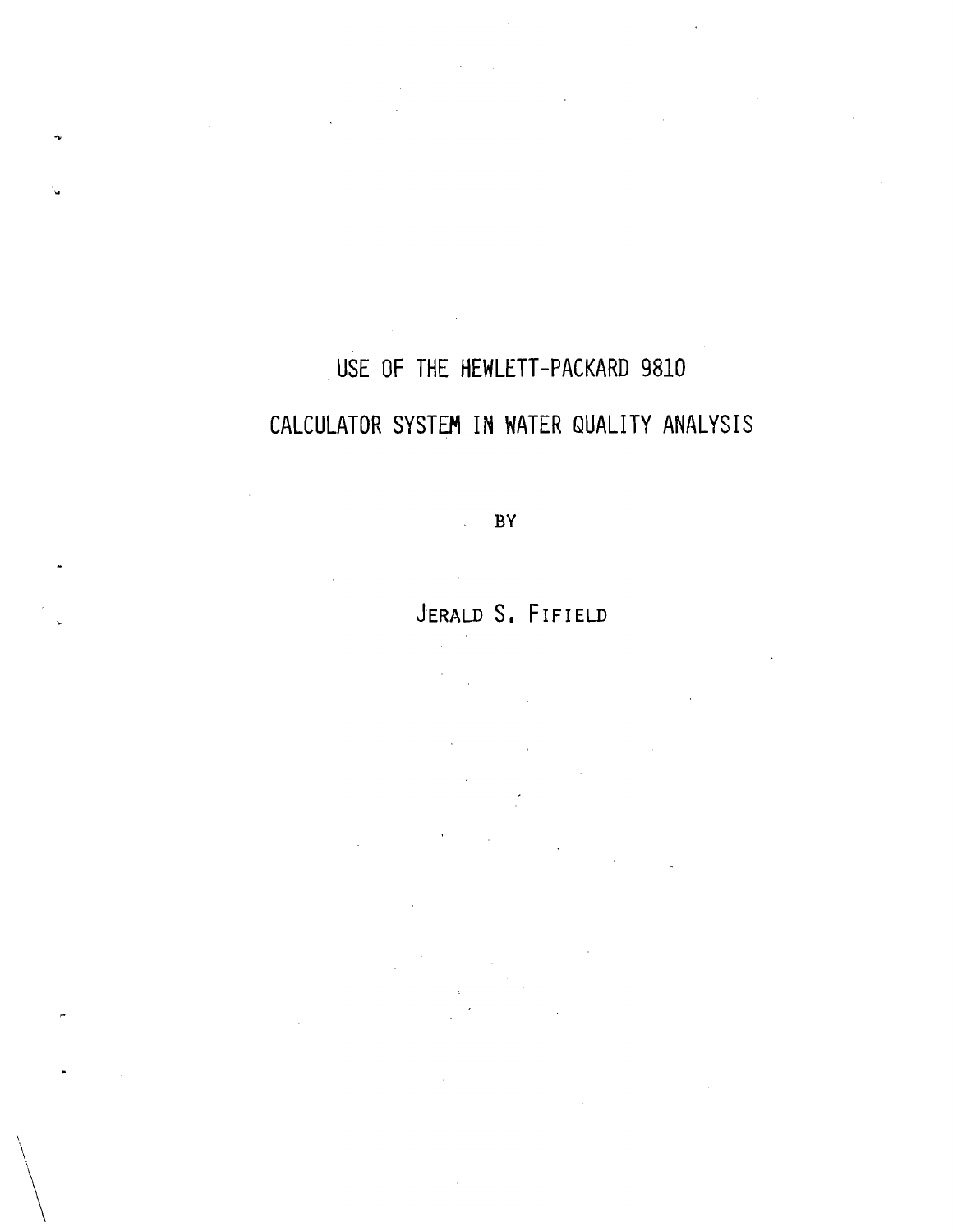#### TABLE OF CONTENTS

 $\mathcal{A}^{\pm}$ 

 $\sim 10$ 

 $\mathcal{L}=\frac{1}{2} \sum_{i=1}^{N} \frac{1}{i} \sum_{j=1}^{N} \frac{1}{j} \sum_{j=1}^{N} \frac{1}{j} \sum_{j=1}^{N} \frac{1}{j} \sum_{j=1}^{N} \frac{1}{j} \sum_{j=1}^{N} \frac{1}{j} \sum_{j=1}^{N} \frac{1}{j} \sum_{j=1}^{N} \frac{1}{j} \sum_{j=1}^{N} \frac{1}{j} \sum_{j=1}^{N} \frac{1}{j} \sum_{j=1}^{N} \frac{1}{j} \sum_{j=1}^{N} \frac{1}{j} \sum_{$ 

 $\mathbf{r}$ 

÷,

 $\ddot{\phantom{0}}$ 

L.

 $\ddot{\phantom{0}}$ 

 $\ddot{\phantom{1}}$ 

 $\sim$ 

J,

|                                                                 | Page                     |
|-----------------------------------------------------------------|--------------------------|
| Initilization Procedure Instructions                            | 1                        |
| Plotter Board Instructions                                      | 4                        |
| Alkalinity, Calcium or Total Hardness                           | $\overline{\phantom{a}}$ |
| C.0.D.                                                          | 10                       |
| Iron, Ammonia, Orthophosphate, or Nitrite Standardization Curve | 14                       |
| Mean, S.D. and C.V. for $NH_3$ , Fe, N, or P                    | 18                       |
| $D.0.$ and/or $B.0.D.$                                          | 21                       |
| Graphing                                                        | 27                       |
| Bibliography                                                    | 35                       |

 $\mathcal{F}(\mathcal{A})$  and  $\hat{\mathcal{A}}$ 

> $\hat{\boldsymbol{\beta}}$  $\hat{\boldsymbol{\epsilon}}$

> > ti<br>Li

 $\mathcal{A}^{\mathcal{A}}$  ,  $\mathcal{A}^{\mathcal{A}}$ 

 $\frac{1}{2} \frac{1}{2}$ 

 $\hat{\mathcal{A}}$ 

 $\sim$   $\sim$ 

 $\mathcal{L}_{\mathcal{A}}$ 

 $\alpha$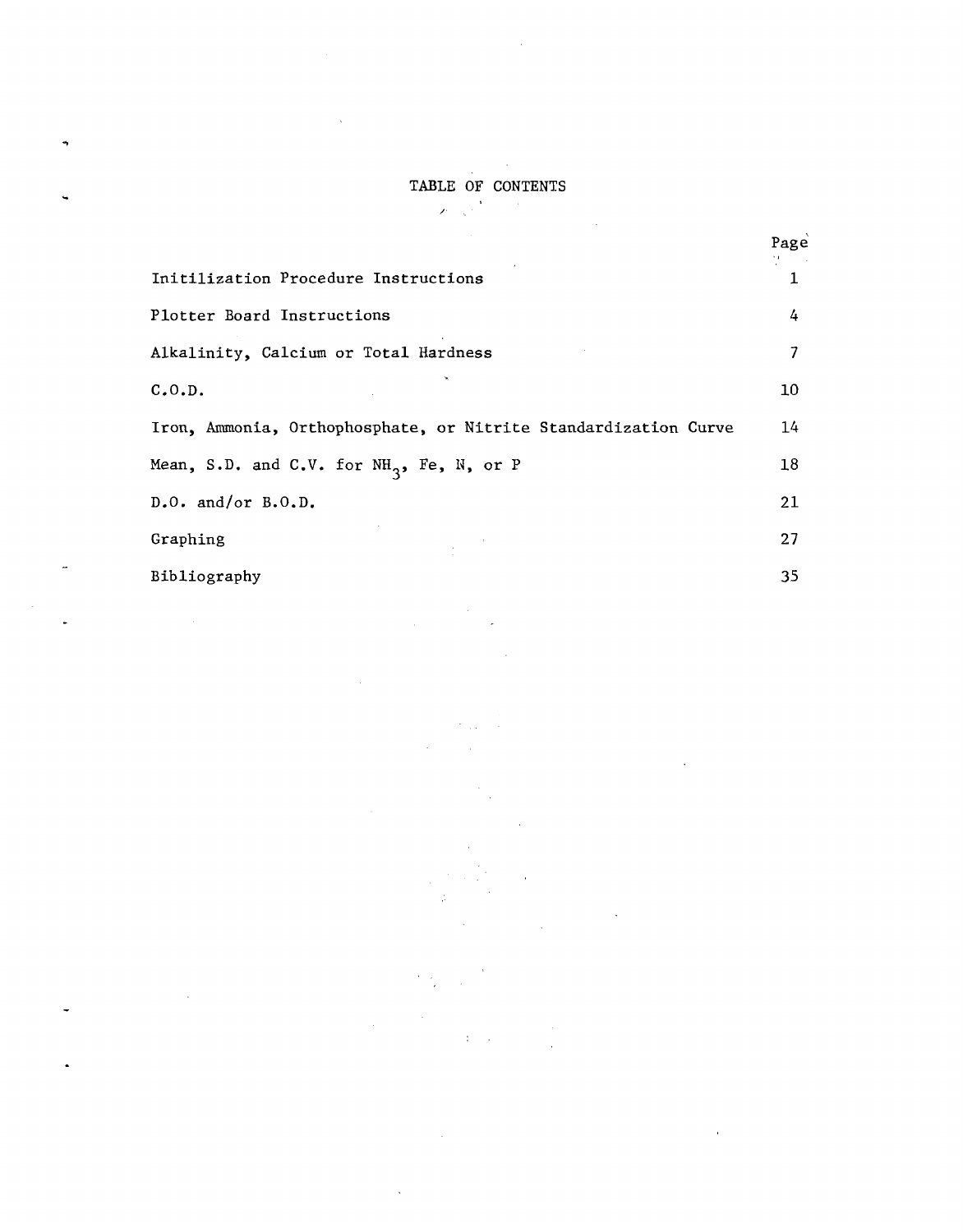#### Introduction

It is the purpose of this manual to illustrate the utilization of the Hewlett-Packard, Model 98l0A calculator for analyzing water quality data. Familiarization of each program's capabilities is essential for successful application, thus the user should read over the section used before beginning. Each section is complete with instructions and illustrative examples.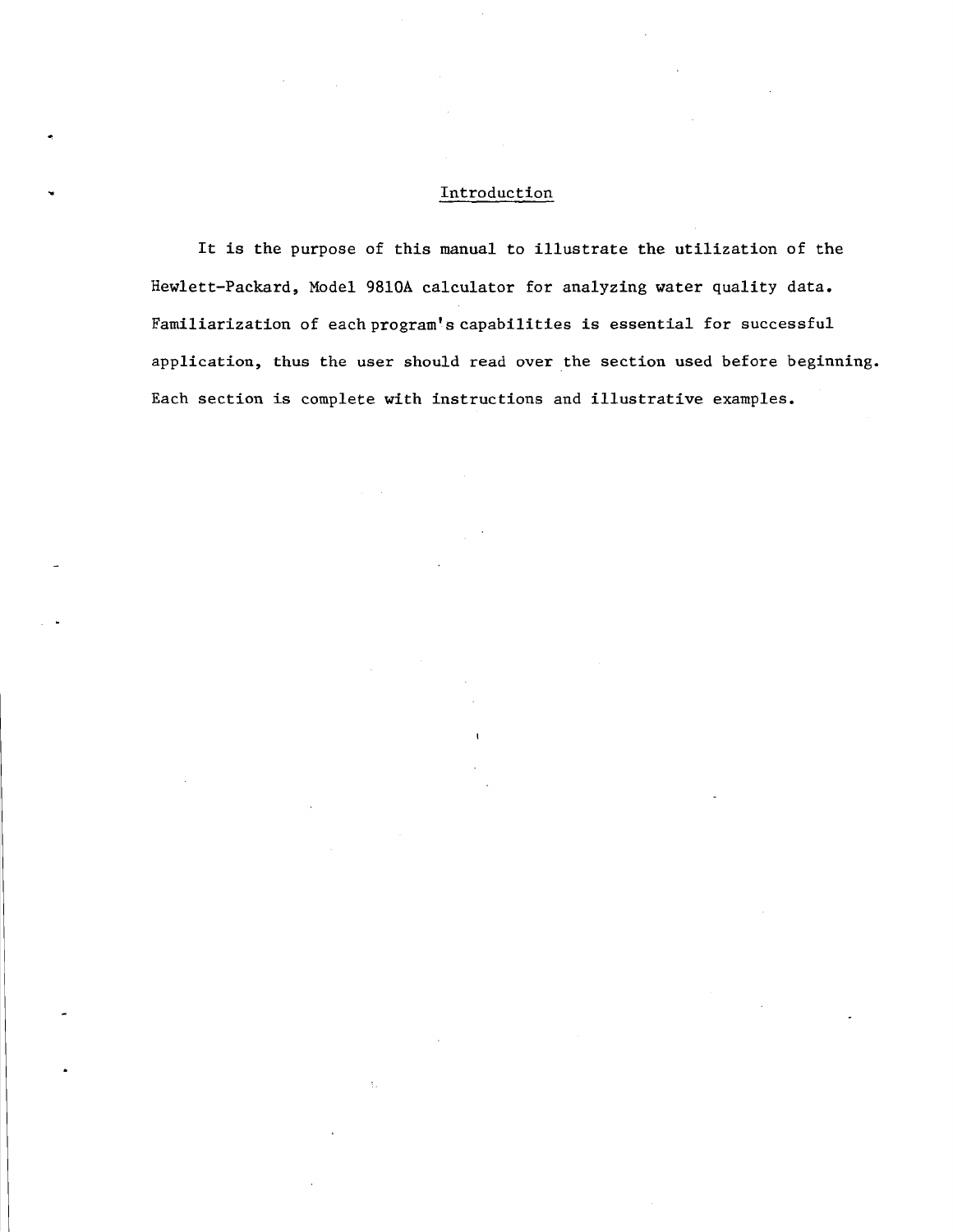INITIALIZATION PROCEDURE INSTRUCTIONS

 $\sim$ 

 $\sim$   $\lesssim$ 

 $\sim$   $\sim$ 

Ġ,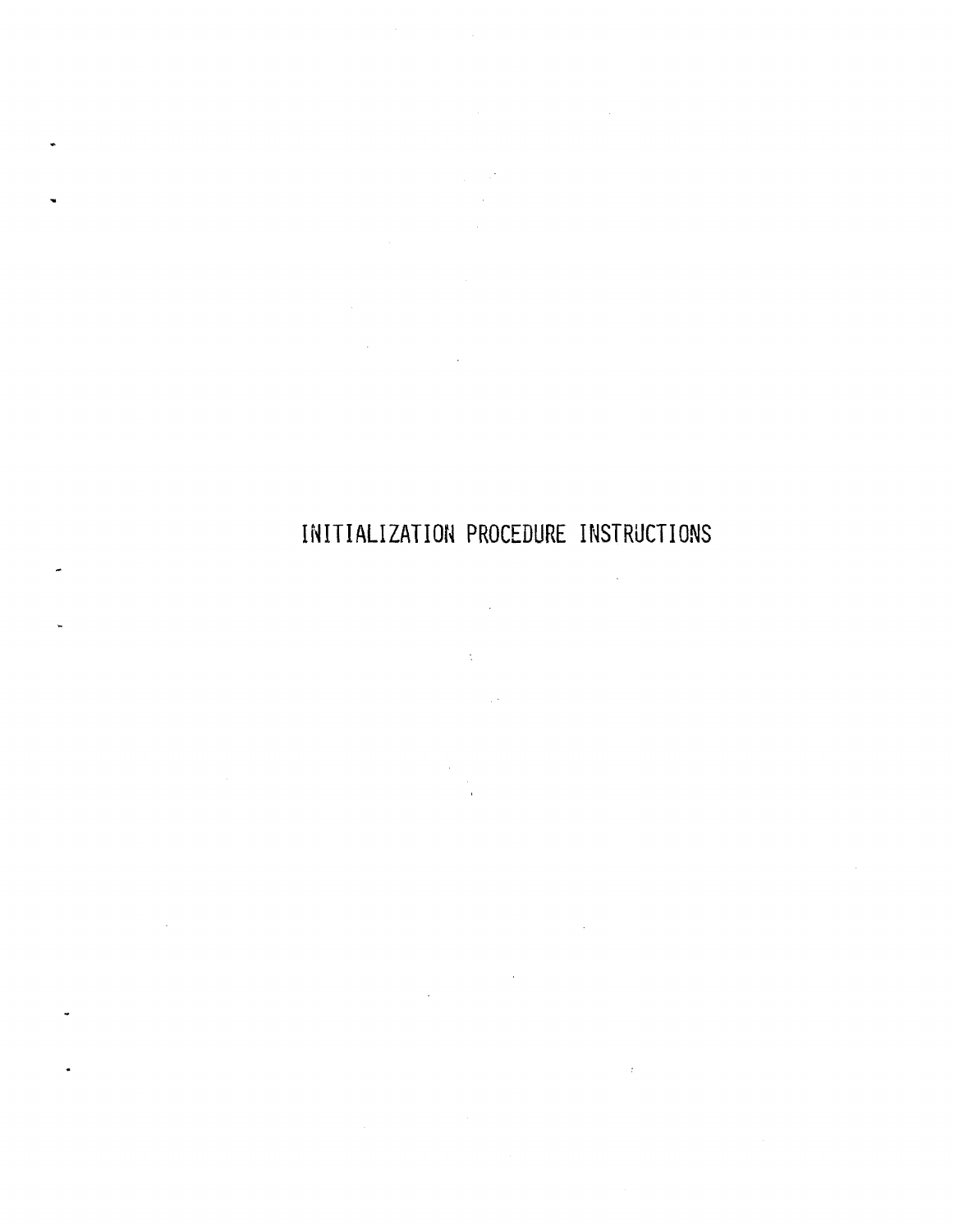#### INITIALIZATION PROCEDURE

Listed below are the keys which may be used for this section.

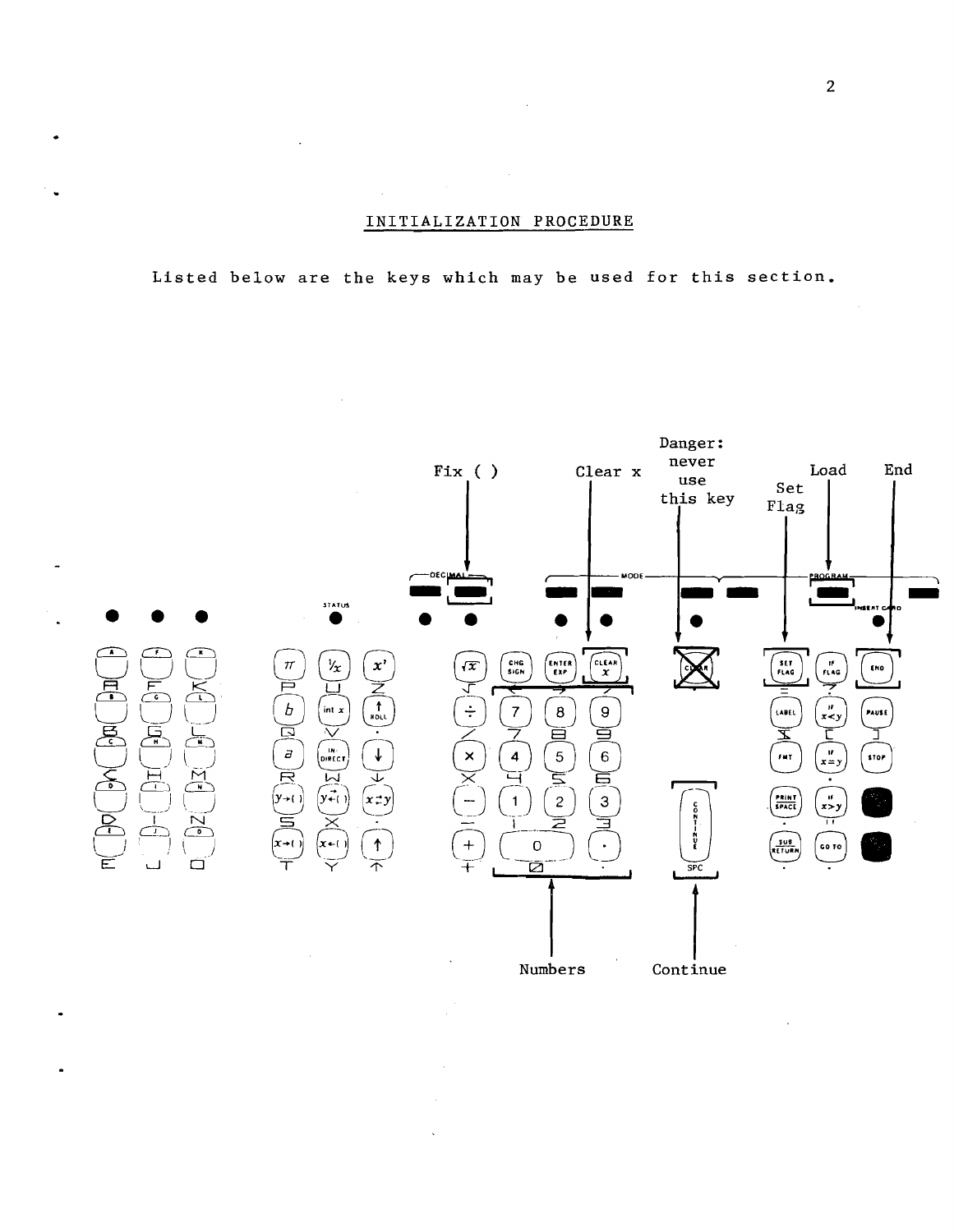- 1. Turn on computer.
- 2. Turn on cassette memory and insert tape.
- 3. Push END.
- 4. Insert magnetic card in the Reader, push LOAD and remove magnetic card.
- 5. Push END.
- 6. Push CONTINUE.
- 7. Enter one of the following numbers, then CONTINUE.

 $\Delta \sim 10^4$ 

| Number  | Program                                                   |
|---------|-----------------------------------------------------------|
|         | alkalinity                                                |
|         | calcium                                                   |
| 2       | total hardness                                            |
| 3       | C.0.D.                                                    |
| 4       | iron standard curve                                       |
| 6       | ammonia standard curve                                    |
| 8       | orthophosphate standard curve                             |
| 10      | nitrite standard curve                                    |
| $12 \,$ | mean, S.D., and C.V. for NH <sub>3</sub> , Fe, N,<br>or P |
| 14      | $D•$ O. and/or $B•$ O.D.                                  |
| 16      | graphs (includes linear regression)                       |

 $\bar{a}$ 

8. Follow instructions printed by the computer and/or those stated in the manual.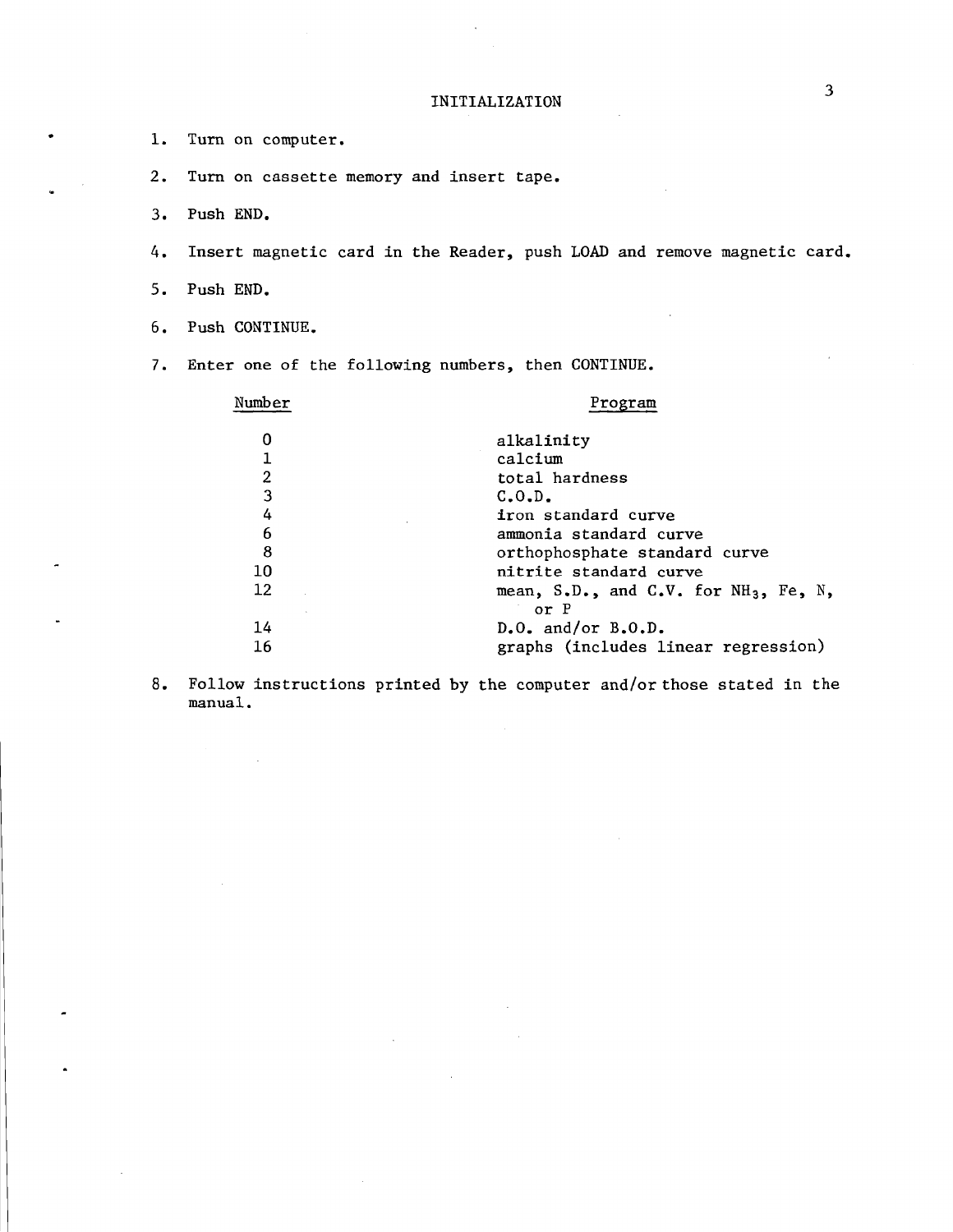## PLOTTER BOARD INSTRUCTIONS

 $\sim$   $\sim$ 

 $\lambda_{\rm{max}}$  $\mathcal{L}$  $\mathcal{L}_{\text{eff}}$  $\bar{z}$ 

 $\sim$ 

 $\bar{V}$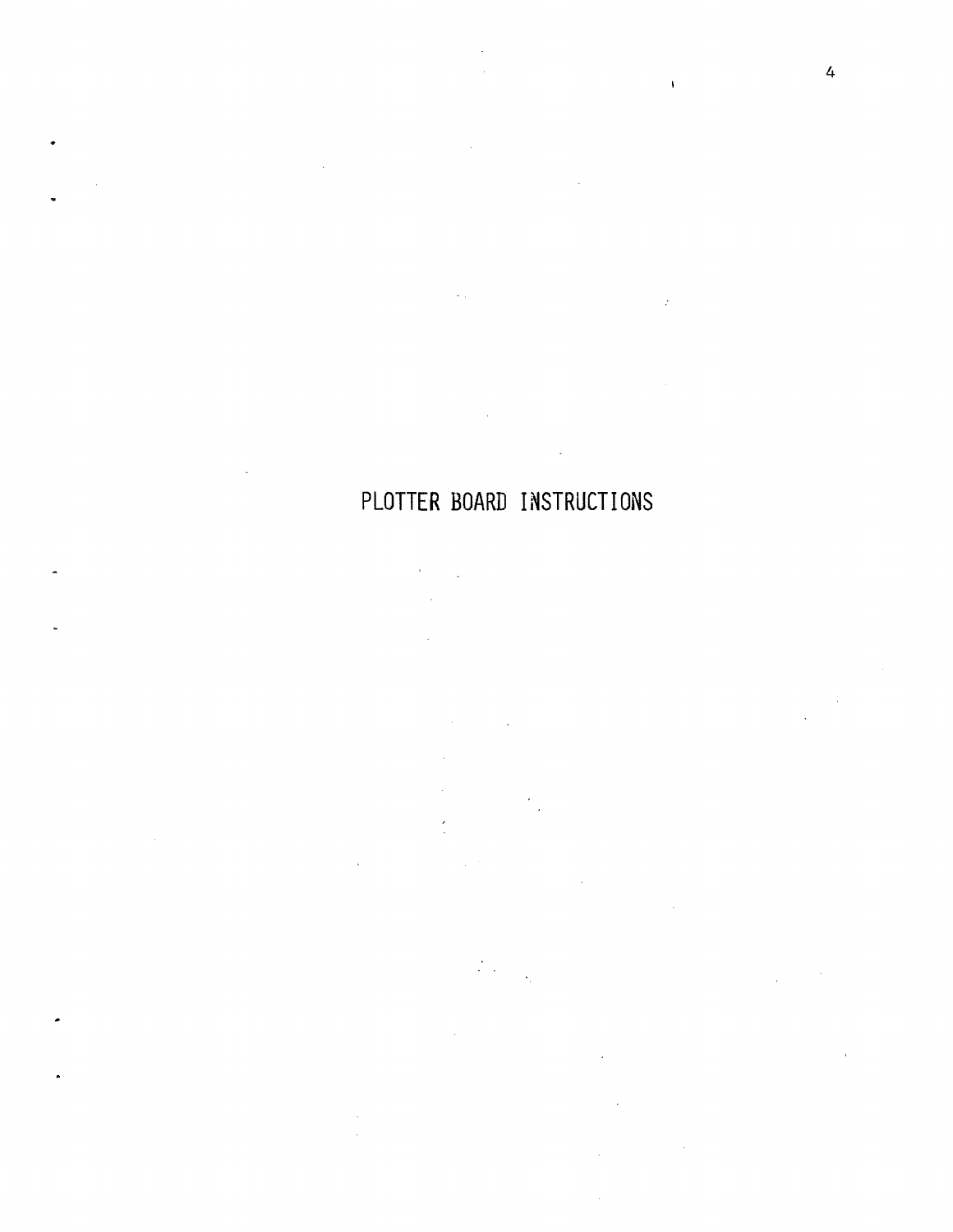#### PLOTTER BOARD INSTRUCTIONS

#### INITIALIZATION

- 1. Push LINE ON. The button should stay down.
- 2. Push CHART HOLD. The button should stay down.
- 3. Push UPPER RIGHT.
- 4. Push CHART HOLD. The button should stay up.
- 5. Place your paper on the board. Remove the plastic tip from the pen and put it in the plotting position (i.e., the tip facing the paper).
- 6. Push CHART HOLD. The button should stay down.
- 7. Push LOWER LEFT. Adjust the pen to the desired position on the lower left section of your paper by manipulating the two knobs located at the immediate left of the LOWER LEFT button.
- 8. Push UPPER RIGHT. Adjust the pen to the desired position on the upper right section of your paper by manipulating the two knobs located at the immediate right of the UPPER RIGHT button.
- 9. Push LOWER LEFT to check the position of the pen. Repeat steps 7 and 8 until you are satisfied with the position of the pen.
- 10. Continue with the desired program.

#### TERMINATION

- 1. Push UPPER RIGHT.
- 2. Replace the plastic cap on the pen. Remove the pen from the plotting position (i.e., the tip nob facing the paper).
- 3. Push CHART HOLD. The button should stay up.
- 4. Remove your graph.
- 5. If another graph is to be developed, proceed to step 5 of the initialization procedure above.
- 6. If no more graphs are to be drawn, push LINE ON. The button should stay up.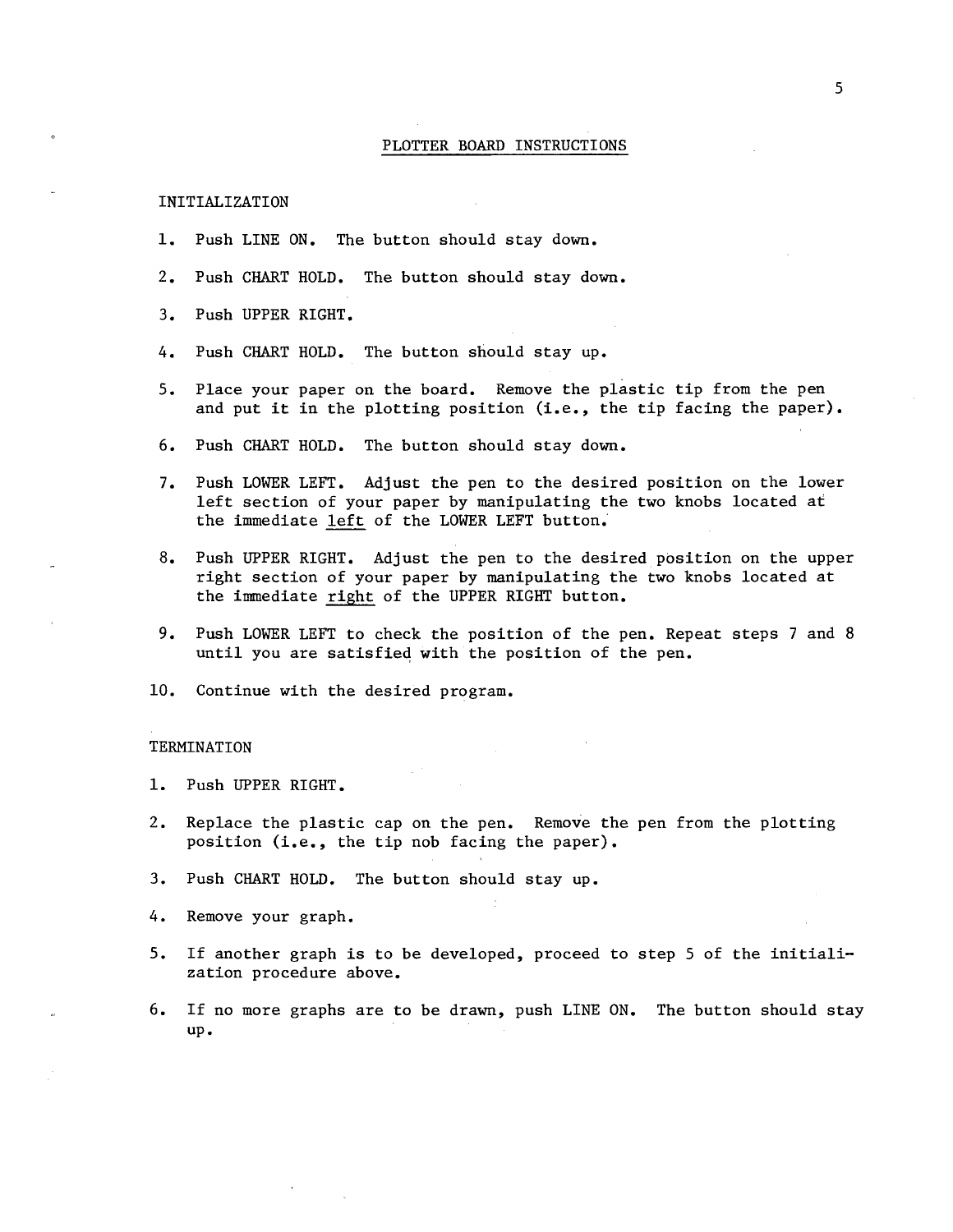| Number | Program                                                  |
|--------|----------------------------------------------------------|
| 0      | alkalinity                                               |
| 1      | calcium                                                  |
| 2      | total hardness                                           |
| 3      | C.0. D.                                                  |
| 4      | iron standardization curve                               |
| 6      | ammonia standardization curve                            |
| 8      | orthophosphate standardization curve                     |
| 10     | nitrite standardization curve                            |
| 12     | mean, S.D. and C.V. for NH <sub>3</sub> , Fe, N,<br>or P |
| 14     | $D.0.$ and/or $B.0.D.$                                   |

Listed below are the keys which may be, used for the above programs.



6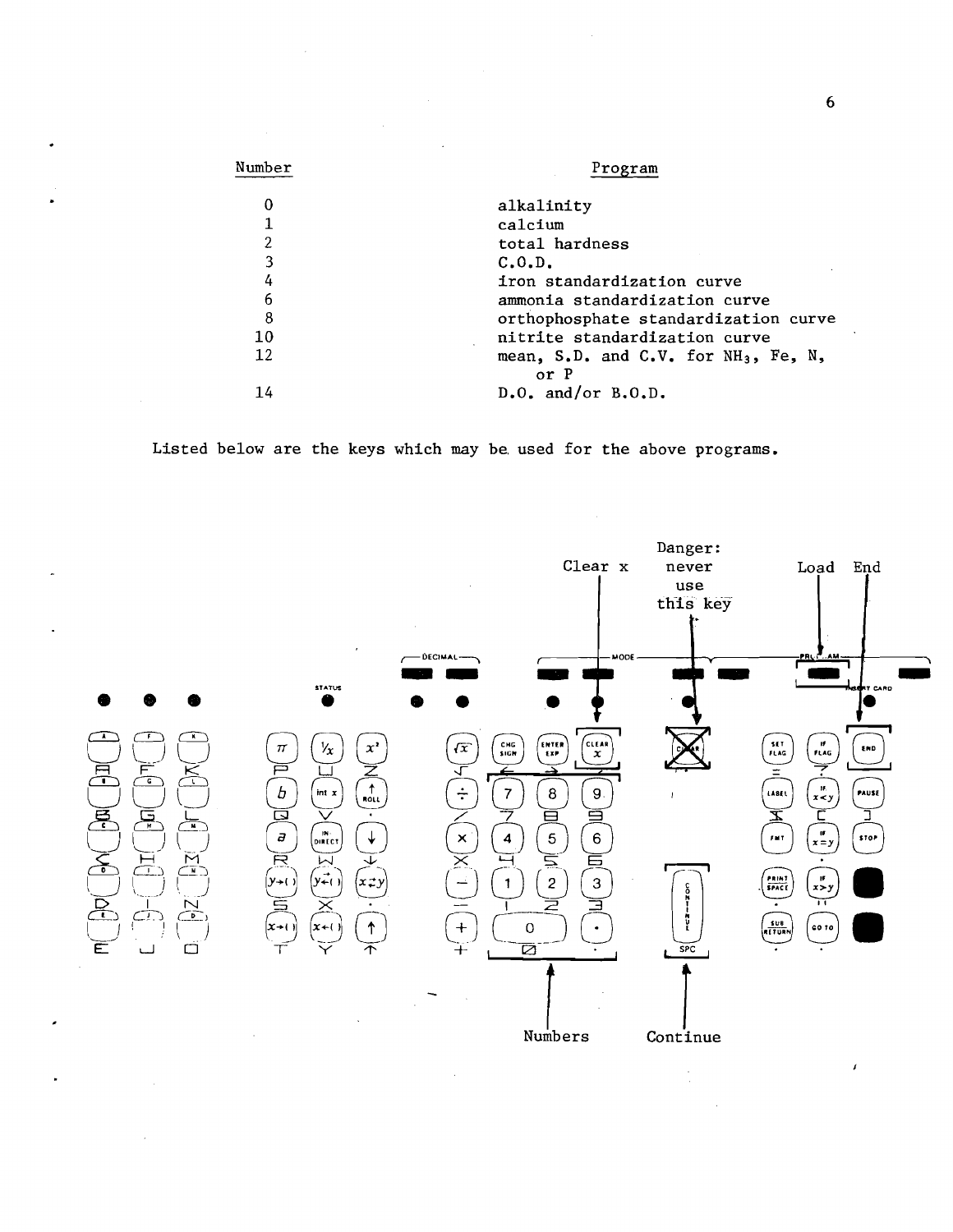## **INSTRUCTIONS**

**NUMBER** 

 $\mathbf{0}$ 

 $\frac{1}{2}$ 

PROGRAM

ALKALINITY CALCIUM TOTAL HARDNESS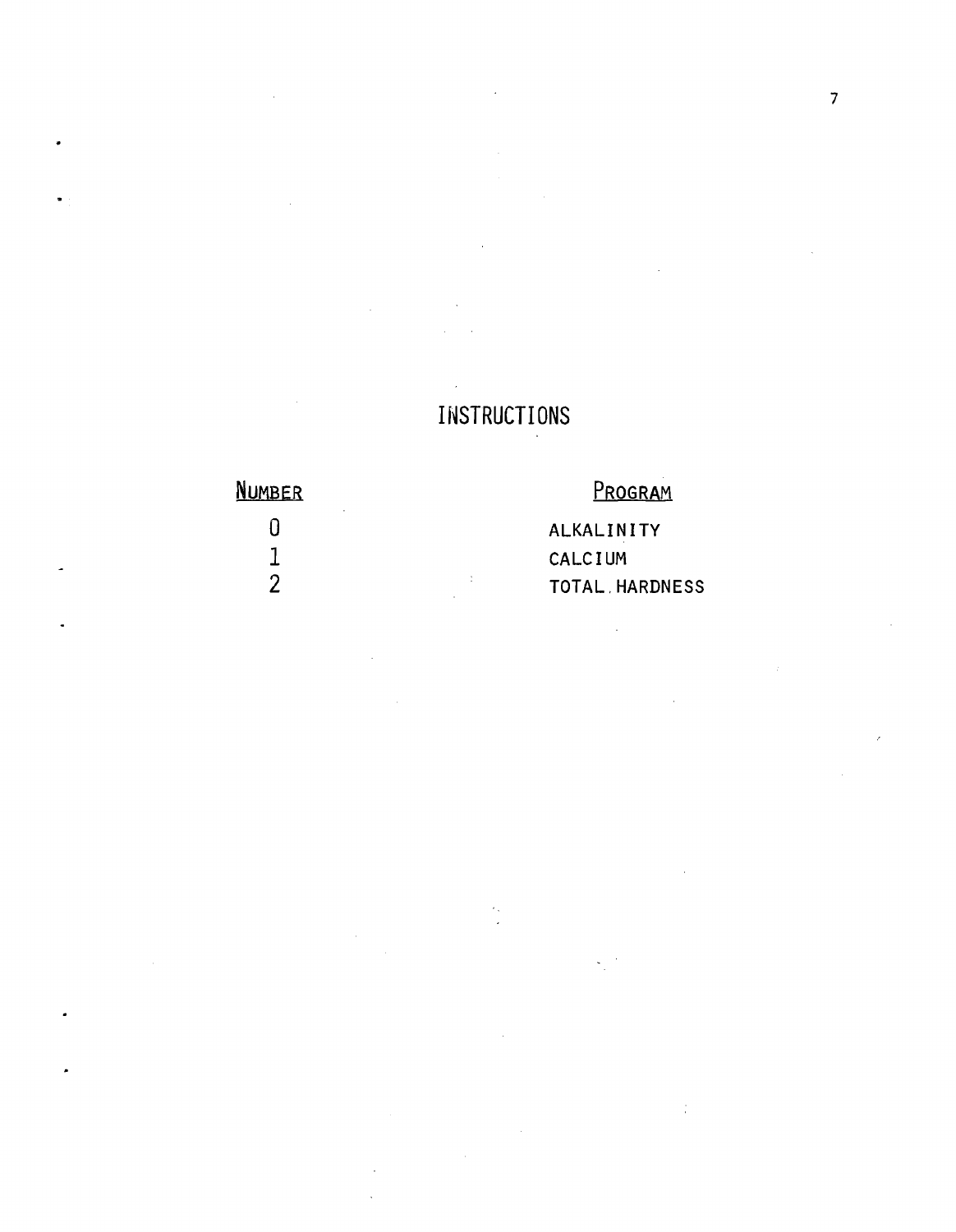- 1. Follow initialization procedure (if not done already).
- 2. NOTE: If an incorrect entry occurs, and CONTINUE has not been executed, push CLEAR X and enter correct value. If CONTINUE was executed and a mistake discovered, start anew by pushing END, then CONTINUE.

| TOTAL HARDNESS                                                                                              | Title of program.                                                                                                                                                                                                                                 |
|-------------------------------------------------------------------------------------------------------------|---------------------------------------------------------------------------------------------------------------------------------------------------------------------------------------------------------------------------------------------------|
| PUSH "SET FLAG"<br>IF STANDARD HAS<br>BEEN CALIBRATED<br><b>STANDARD</b><br>CALIBRATION                     | For an initial run, push CONTINUE. If the stan-<br>dard has been calibrated, push SET FLAG, then<br>CONTINUE and go to Step 3.                                                                                                                    |
| ENTER NORMALITY<br>$0.02500*$<br>VOLUME OF<br>STANDARD USED<br>(IN MLS)<br>$1\phi$ . $\phi\phi\phi\phi*$    | Information required to calibrate normality of<br>the standard. Enter what is requested, then push<br>CONTINUE. The numbers indicate what was entered.                                                                                            |
| ENTER FOL (MLS)<br>OF TITRANT USED<br>ENTRY<br>1.00000<br>10.20000<br>ENTRY<br>2.00000<br>10.25000<br>ENTRY | Amount of titrant used per sample in calibrating<br>the standard. Enter a value, then CONTINUE.<br>Repeat until all data has been entered<br>(minimum<br>entry is 2). The first number is a counter and<br>the second indicates what was entered. |
| 3.00000<br>11.00000<br>ENTRY<br>4.00000                                                                     | When all data has been entered, push SET FLAG,<br>then CONTINUE.                                                                                                                                                                                  |
| NORMALITY<br>MEAN<br>0.02385                                                                                |                                                                                                                                                                                                                                                   |
| S.D.<br>$\emptyset$ . $\emptyset$ $\emptyset$ 1 $\emptyset$ 2                                               | Statistics on the actual normality of your<br>standard.                                                                                                                                                                                           |
| $C.V.(\%)$<br>4.27483                                                                                       |                                                                                                                                                                                                                                                   |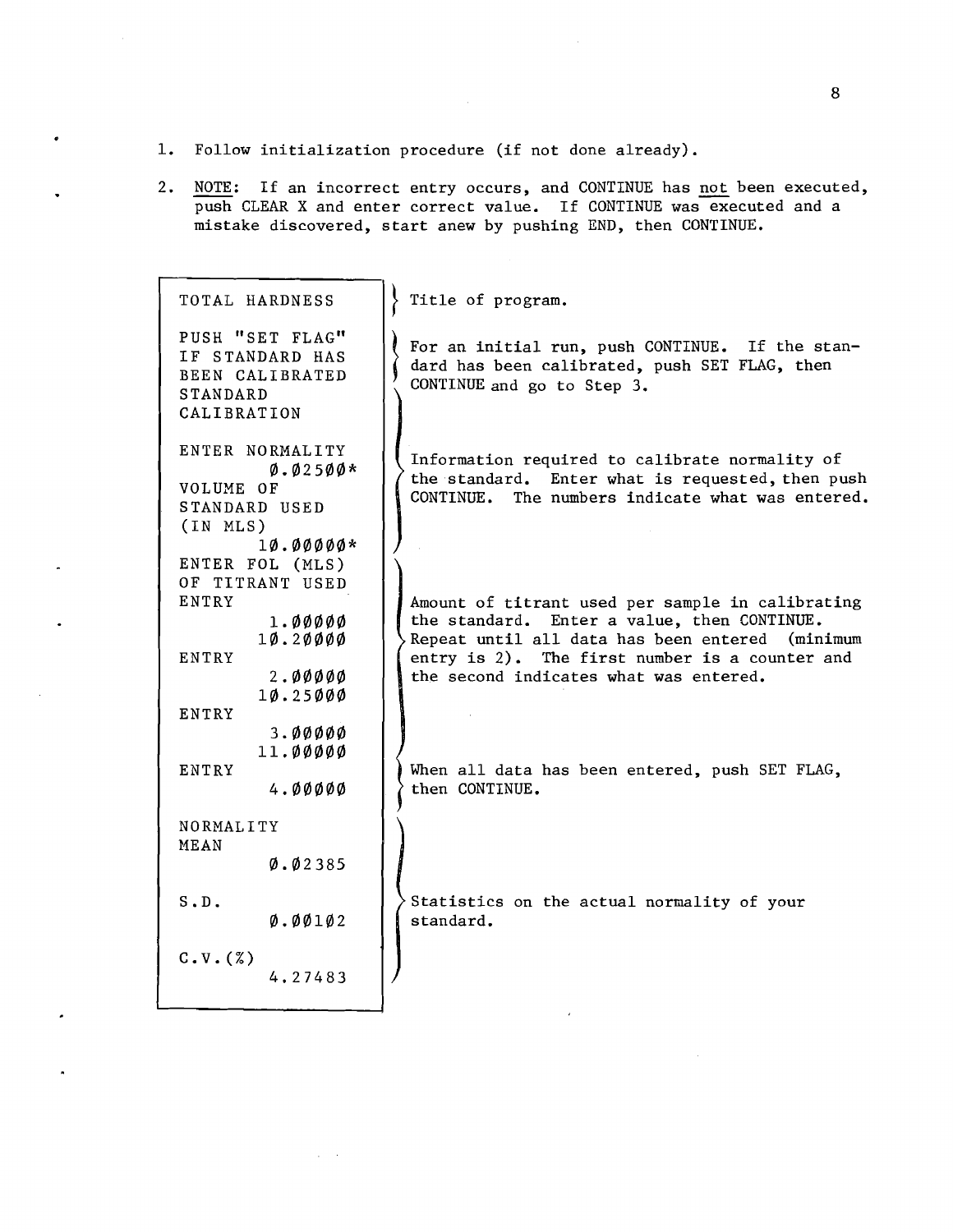3. Once the standard has been calibrated, the following will be executed:

| MLS OF SAMPLE=?<br>$50.00000*$<br>ENTER VOL (MLS) | Enter the volume of your sample, then push<br>CONTINUE. The number indicates what was entered. |
|---------------------------------------------------|------------------------------------------------------------------------------------------------|
| OF TITRANT USED                                   |                                                                                                |
| ENTRY                                             |                                                                                                |
|                                                   |                                                                                                |
| 1.00000                                           | Amount of titrant used per sample. Enter a                                                     |
| 5.30000                                           | value, then push CONTINUE. Repeat until all                                                    |
| ENTRY                                             | data has been entered (minimum entries is 2).                                                  |
| 2.00000                                           | The first number is a counter and the second                                                   |
| 5.60000                                           | indicates what was entered.                                                                    |
| ENTRY                                             |                                                                                                |
|                                                   |                                                                                                |
| 3.00000                                           |                                                                                                |
| 5.50000                                           |                                                                                                |
| ENTRY                                             | When all data has been entered, push SET FLAG,                                                 |
| 4.00000                                           | then CONTINUE.                                                                                 |
| TOTAL HARDNESS                                    |                                                                                                |
| (MG/L AS CAC03)                                   |                                                                                                |
| MEAN                                              |                                                                                                |
|                                                   |                                                                                                |
| 260.73132                                         |                                                                                                |
|                                                   |                                                                                                |
| S.D.                                              | Statistics for your desired program.<br>Push                                                   |
| 7.28549                                           | PAPER to remove your copy.                                                                     |
|                                                   |                                                                                                |
| $C.V.$ $(\%)$                                     |                                                                                                |
|                                                   |                                                                                                |
| 2.79425                                           |                                                                                                |

- 4. If the same program is to be run again, push END, then CONTINUE.
- 5. If another program is desired, follow the procedure outlined in that section.
- 6. If no other program is to be run, turn off the computer and cassette memory.

 $\overline{a}$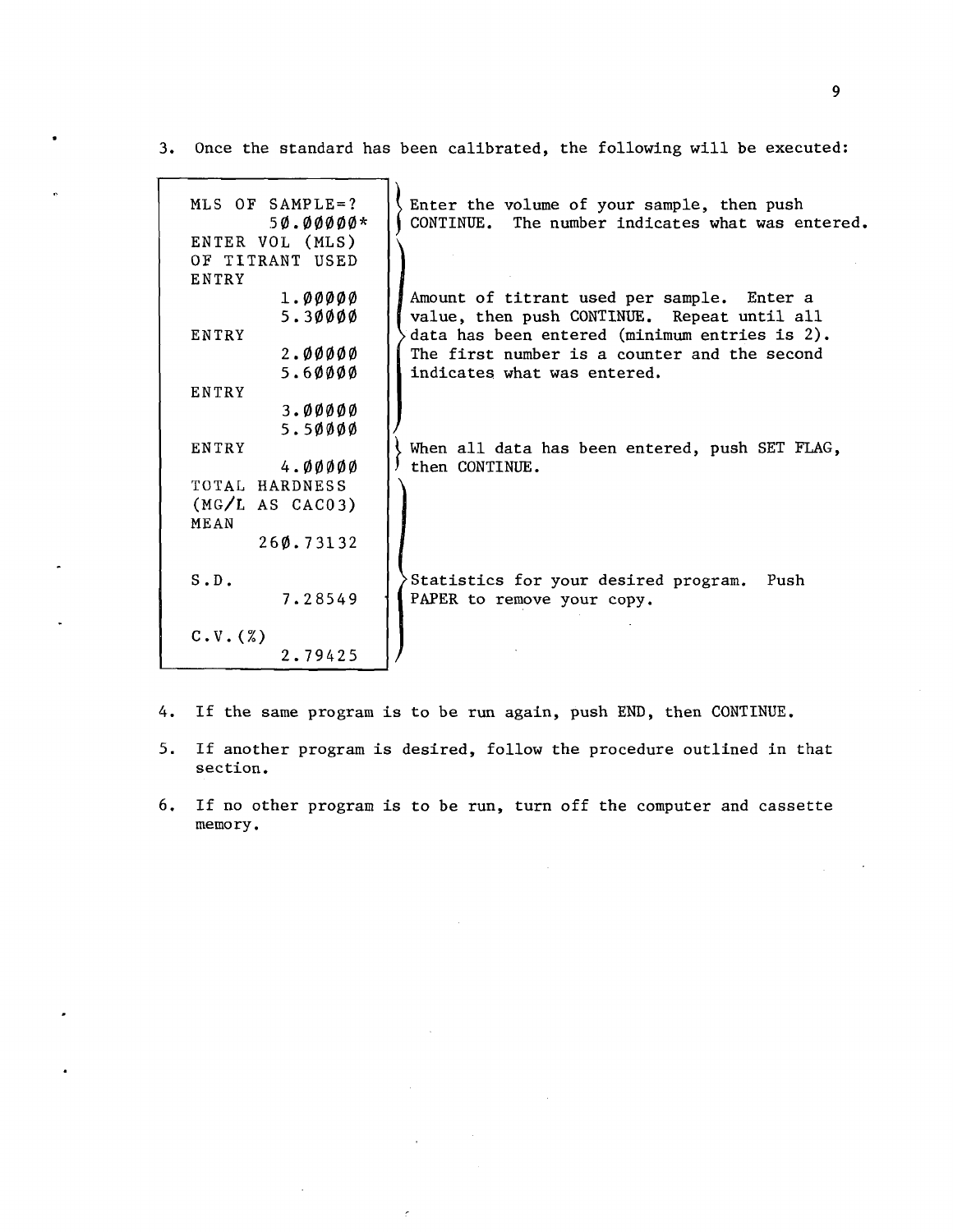## **INSTRUCTION**

 $\overline{\mathcal{A}}$ 

 $\overline{\phantom{a}}$ 

#### Program NUMBER  $C, 0, D,$  $\overline{3}$

 $\ddot{\phantom{a}}$ 

.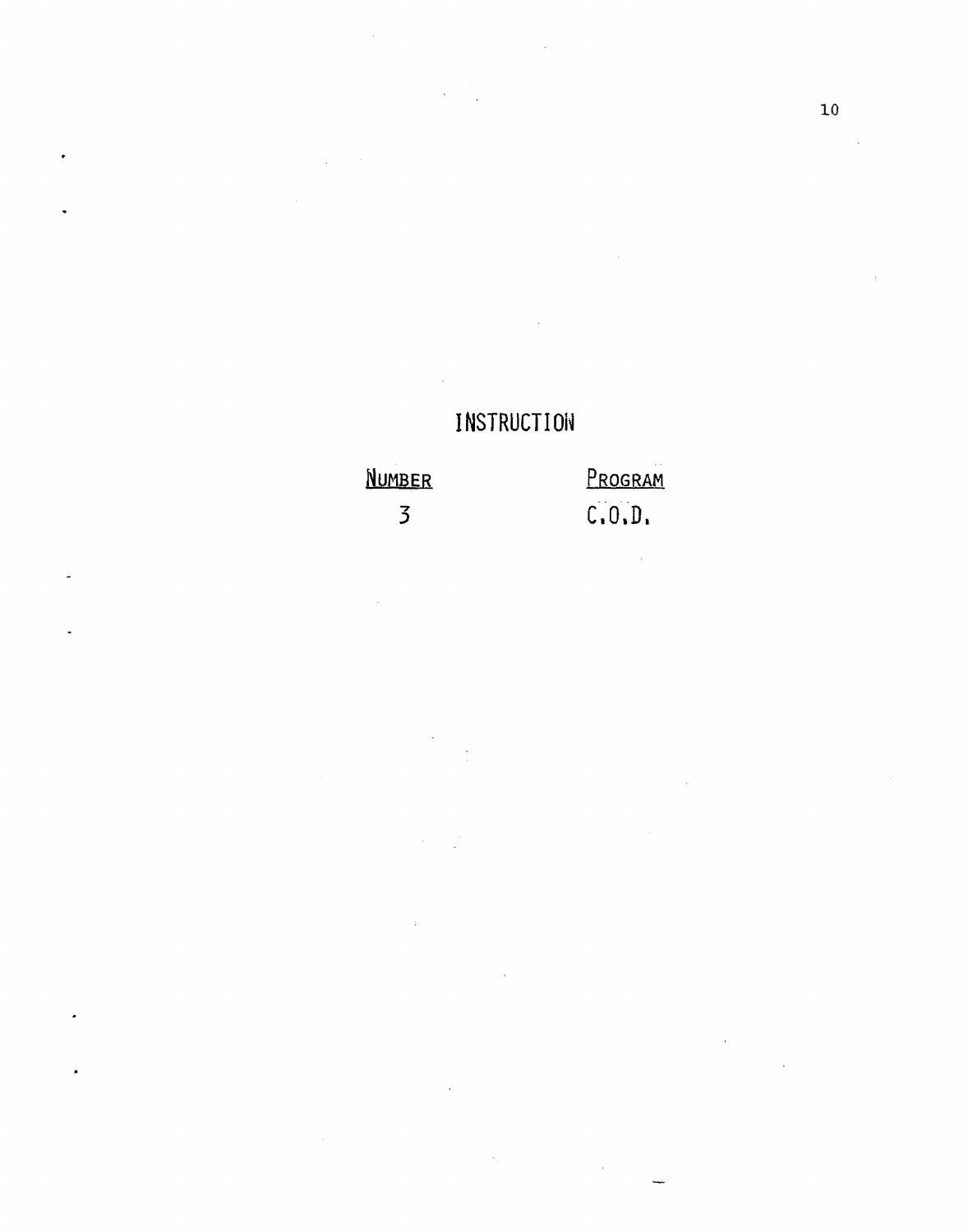- 1. Follow initialization procedure (if not done already).
- 2. NOTE: If an incorrect entry occurs, and CONTINUE has not been executed, push CLEAR X and enter correct value. If CONTINUE was executed and a mistake discovered, start anew by pushing END, then CONTINUE.

| C.0. D.                                                                                                                                                                                                           | Title of program                                                                                                                                                                                                                                 |
|-------------------------------------------------------------------------------------------------------------------------------------------------------------------------------------------------------------------|--------------------------------------------------------------------------------------------------------------------------------------------------------------------------------------------------------------------------------------------------|
| PUSH "SET FLAG"<br>IF STANDARD HAS<br>BEEN CALIBRATED                                                                                                                                                             | For an initial run, push CONTINUE. If the standard<br>has been calibrated, push SET FLAG, then CONTINUE<br>and go to step 3.                                                                                                                     |
| $NORMALITY = ?$<br>$\varnothing$ .25 $\varnothing$ $\varnothing$ $\varnothing$ *<br>VOLUME OF<br>STANDARD USED<br>(IN MLS)<br>$1\emptyset$ . $\emptyset$ $\emptyset$ $\emptyset$ $\emptyset$ *<br>ENTER VOL (MLS) | Information required to calibrate normality of<br>the standard. Enter what is requested, then<br>push CONTINUE. The numbers indicate what was<br>entered.                                                                                        |
| OF TITRANT USED<br>ENTRY<br>1.00000<br>10.10000<br>ENTRY<br>2.00000<br>10.00000<br>ENTRY                                                                                                                          | Amount of titrant used per sample in calibrating<br>the standard. Enter a value, then CONTINUE.<br>Repeat until all data has been entered (minimum<br>entries is 2). The first number is a counter and<br>the second indicates what was entered. |
| 3.00000<br>10.20000<br><b>ENTRY</b><br>4.00000                                                                                                                                                                    | When all data has been entered, push SET FLAG,<br>then CONTINUE.                                                                                                                                                                                 |
| NORMALITY<br>MEAN<br>0.24752                                                                                                                                                                                      | Statistics on the actual normality of your                                                                                                                                                                                                       |
| S.D.<br>0.00245                                                                                                                                                                                                   | standard.                                                                                                                                                                                                                                        |
| $C.V.$ $(X)$<br>$\emptyset.9901\emptyset$                                                                                                                                                                         |                                                                                                                                                                                                                                                  |

3. Once the computer has calibrated the standard, the following steps are executed:

MLS OF SAMPLE=? 20.00000

 $\left\{\begin{array}{ll} \text{Enter the} \\ \text{CONTINUE.} \end{array}\right.$ volume of your sample, then push CONTINUE. The number indicates the entry.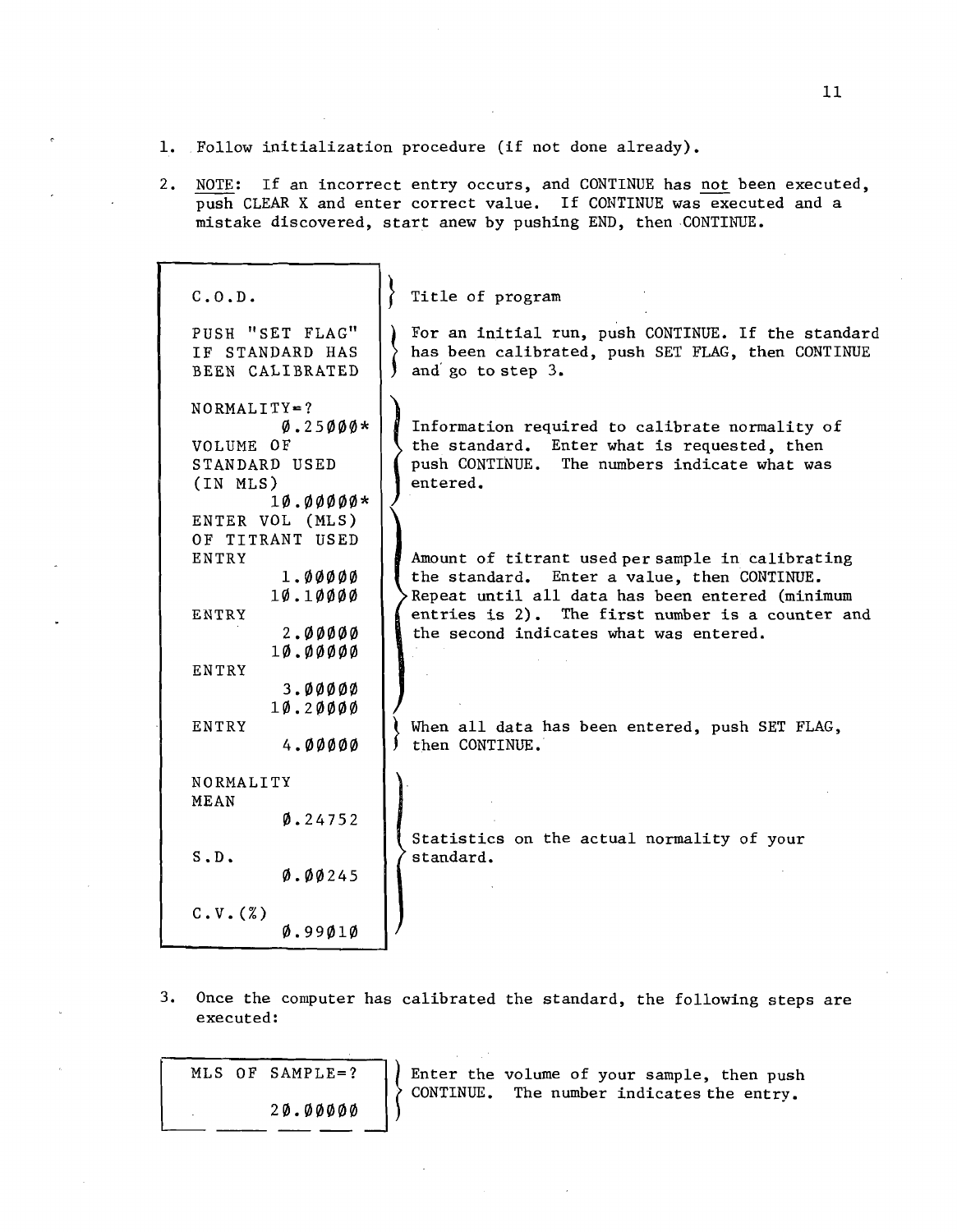|                 | $12 \overline{ }$                                  |
|-----------------|----------------------------------------------------|
|                 |                                                    |
|                 |                                                    |
| <b>BLANK</b>    |                                                    |
| ENTER VOL (MLS) |                                                    |
| OF TITRANT USED | Amount of titrant used for the blanks.<br>Enter    |
| ENTRY           | a value, then CONTINUE. Repeat until all data      |
| 1.00000         | has been entered (minimum entry = $2$ ). The first |
| 25.30000        | number is a counter and the second is the entry.   |
| ENTRY           |                                                    |
| 2.00000         |                                                    |
| 24.70000        |                                                    |
| ENTRY           | When all data has been entered, push SET FLAG,     |
| 3.00000         | then CONTINUE.                                     |
| MEAN            |                                                    |
| 25.00000        |                                                    |
|                 |                                                    |
| S.D.            | Statistics for your blank.                         |
| 0.42426         |                                                    |
|                 |                                                    |
| C.V. (%)        |                                                    |
| 1.69706         |                                                    |
| <b>SAMPLE</b>   |                                                    |
| ENTER VOL (MLS) |                                                    |
| OF TITRANT USED |                                                    |
| ENTRY           | Amount of titrant used for the samples. Enter a    |
| 1.00000         | value, then CONTINUE. Repeat until all data has    |
| 22.00000        | been entered (minimum entry = $2$ ). The first     |
| ENTRY           | number is a counter and the second is the entry.   |
| 2.00000         |                                                    |
| 22.10000        |                                                    |
| ENTRY           |                                                    |
| 3.00000         |                                                    |
| 20.80000        |                                                    |
| ENTRY           |                                                    |
| 4.00000         |                                                    |
| 21.30000        |                                                    |
| ENTRY           |                                                    |
| 5.00000         |                                                    |
| 21.40000        |                                                    |
| ENTRY           | When all data has been entered, push SET FLAG,     |
| 6.00000         | then CONTINUE.                                     |
| MEAN            |                                                    |
| 21.52000        |                                                    |
|                 |                                                    |
| $S$ . $D$ .     |                                                    |
| 0.53572         | Statistics for your sample.                        |
|                 |                                                    |
| C.V. (%)        |                                                    |
| 2.48942         |                                                    |
|                 |                                                    |
|                 |                                                    |
| C.0.D. (MG/L)   | C.O.D. of your sample. Push PAPER to remove your   |
| 344.55446       | copy.                                              |
|                 |                                                    |
|                 |                                                    |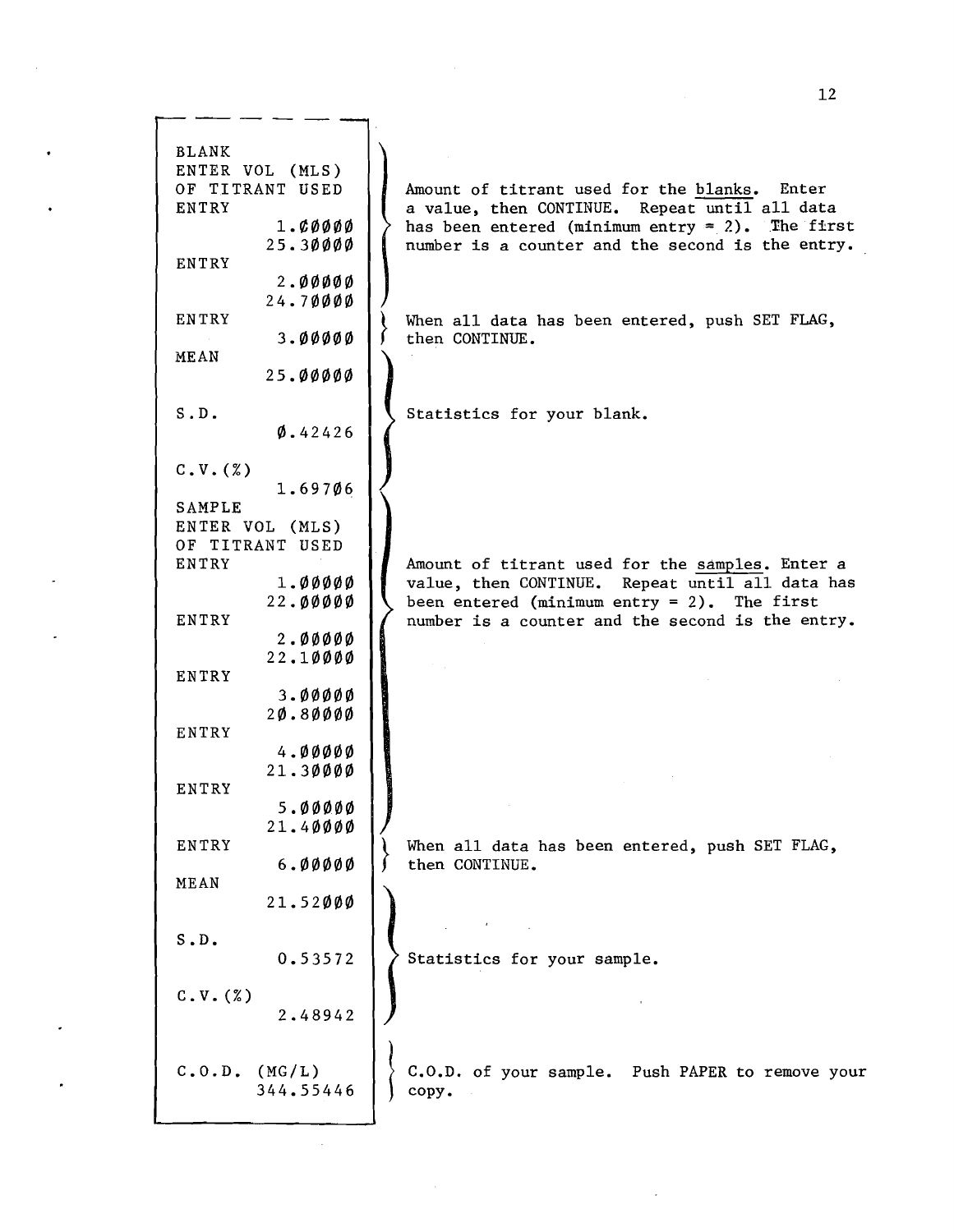- 4. If the program is to be run again, push END, then CONTINUE.
- 5. If another program is desired, follow the procedure outlined in that section.
- 6. If no other program is to be run, turn off the computer and cassette memory.

 $\mathcal{C}_\mathcal{C}$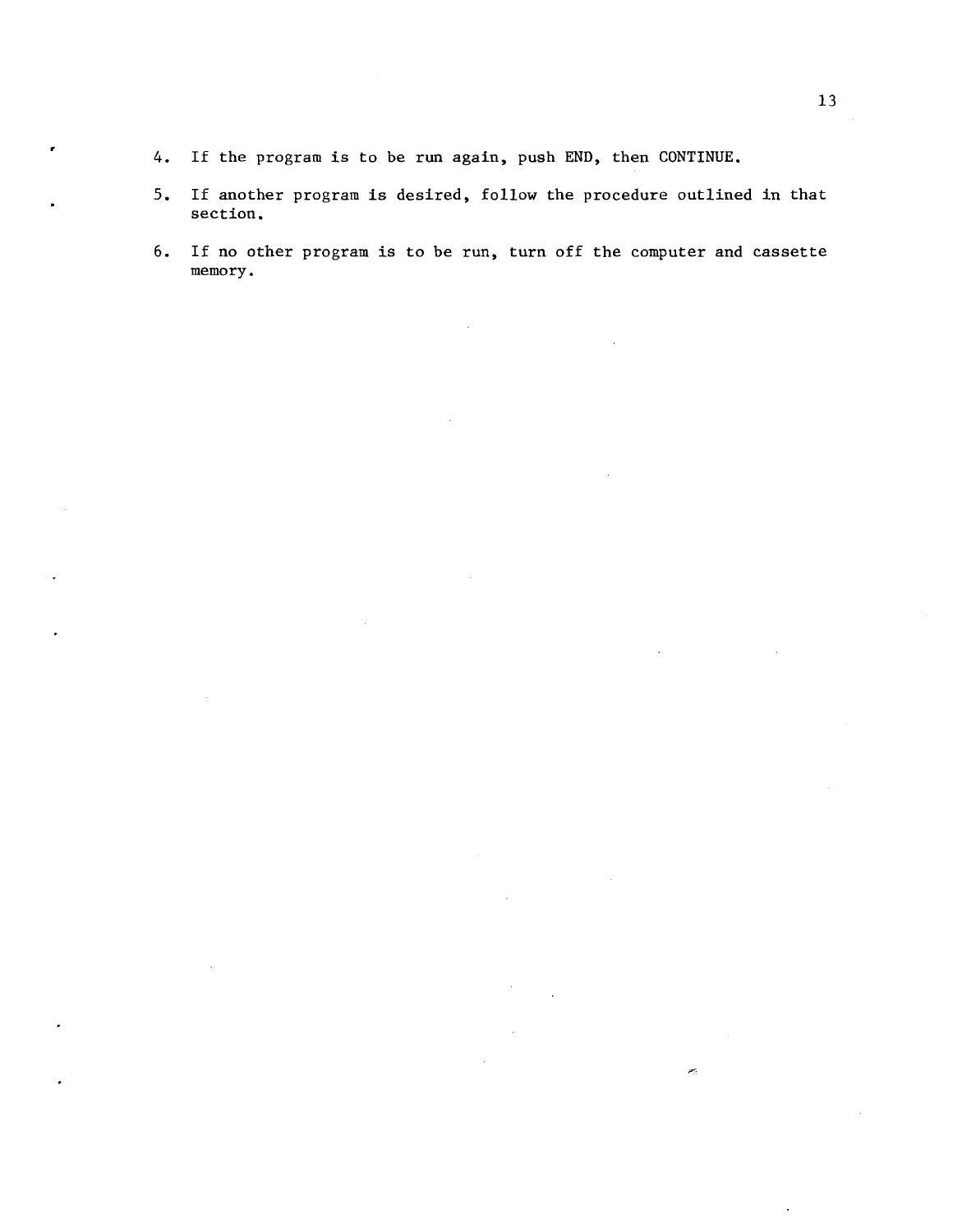## INSTRUCTIONS

## NUMBER

 $\ddot{\phantom{a}}$ 

## PROGRAM

| 4    | IRON STANDARDIZATION CURVE    |
|------|-------------------------------|
| 6    | AMMONIA STANDARDIZATION CURVE |
| 8    | ORTHOPHOSPATE STANDARDIZATION |
|      | CURVE                         |
| ่ 10 | NITRITE STANDARDIZATION CURVE |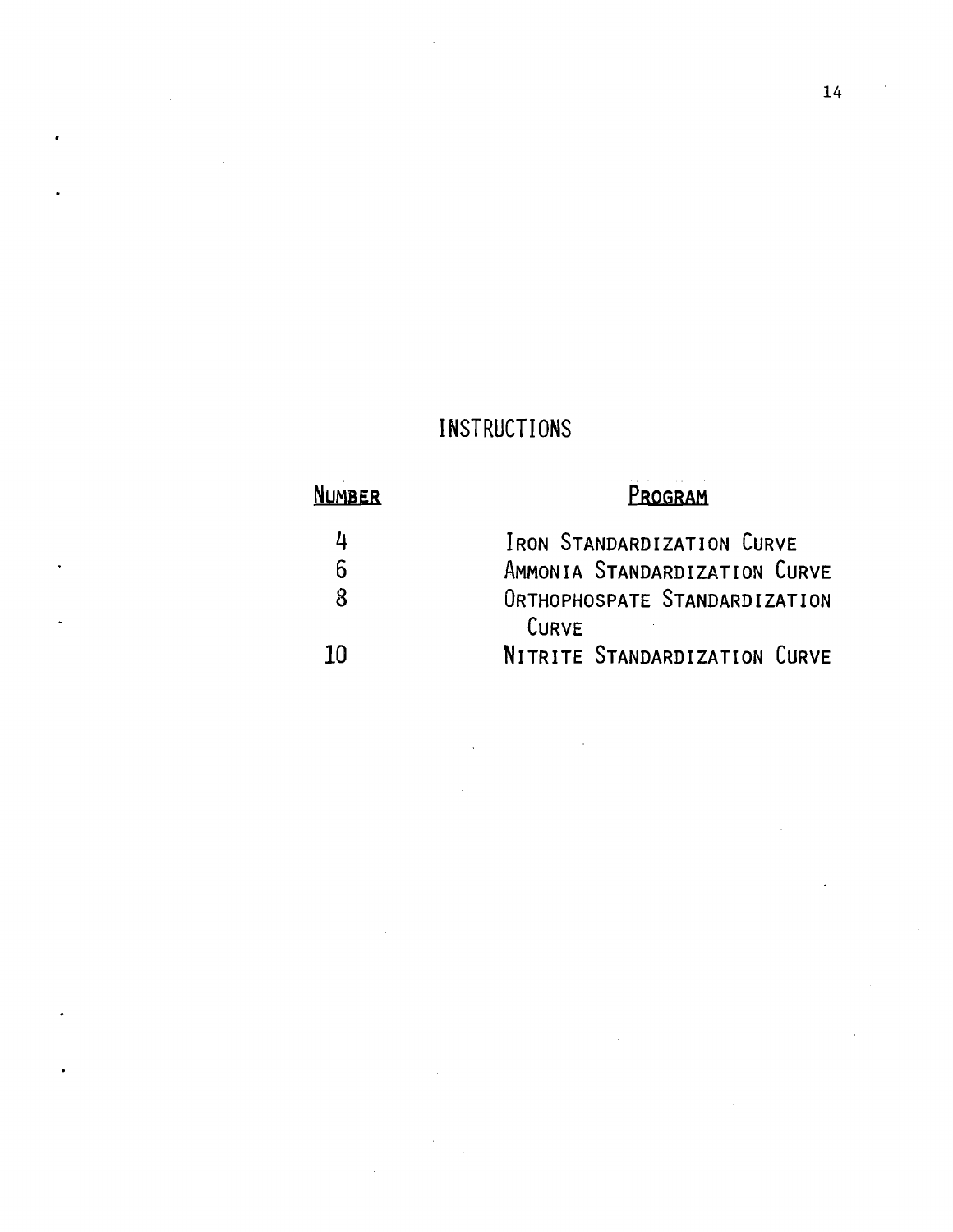- 1. Follow the procedure for setting up your graph on the plotter.
- 2. Follow initialization procedure (if not already done).
- 3. Note: If an incorrect entry occurs, and CONTINUE has not been executed, push CLEAR X and enter correct value. If CONTINUE was executed and a mistake discovered, start anew by pushing END, then CONTINUE.

| NITRITE                           | Title of program.                                                                                  |
|-----------------------------------|----------------------------------------------------------------------------------------------------|
| MAX ABSORPTION=?                  | Enter the largest value you want for the absor-                                                    |
| $\emptyset$ .600*                 | bance axis, then CONTINUE. The number indicates<br>what was entered.                               |
| WAVELENGTH=?                      |                                                                                                    |
| 543.000                           |                                                                                                    |
| CELL LENGTH=?                     |                                                                                                    |
| 1.000                             | General information for your graph. Enter what                                                     |
| CELL UNITS                        | is requested, then CONTINUE.                                                                       |
| $(1 = IN. 2)$<br>CM)<br>$X = ?$   |                                                                                                    |
| $35.000*$                         |                                                                                                    |
| $Y = ?$                           |                                                                                                    |
| $0.118*$                          |                                                                                                    |
| $X = ?$                           |                                                                                                    |
| 70.000                            | Coordinates to be entered for plotting your points:                                                |
| $Y = ?$                           | X=Concentration                                                                                    |
| $\varnothing$ .26 $\varnothing$ * | Y=Absorbance                                                                                       |
| $X = ?$                           | At least 3 points are needed. Enter X, then                                                        |
| 105.000                           | CONTINUE. Enter Y, then CONTINUE. Arrange your                                                     |
| $Y = ?$<br>$0.355*$               | data such that X is in ascending order.                                                            |
| $X = ?$                           |                                                                                                    |
| $14\phi$ . $\phi\phi$             |                                                                                                    |
| $Y = ?$                           |                                                                                                    |
| $\emptyset$ .51 $\emptyset$ *     |                                                                                                    |
| $X = ?$                           |                                                                                                    |
|                                   | When all points have been plotted, push SET FLAG,<br>then CONTINUE. The best straight line will be |
|                                   | drawn and an equation, with $R^2$ , written on your                                                |
|                                   | graph. (See page 17.)                                                                              |

4. The following will illustrate how concentrations can be found if you know absorbance.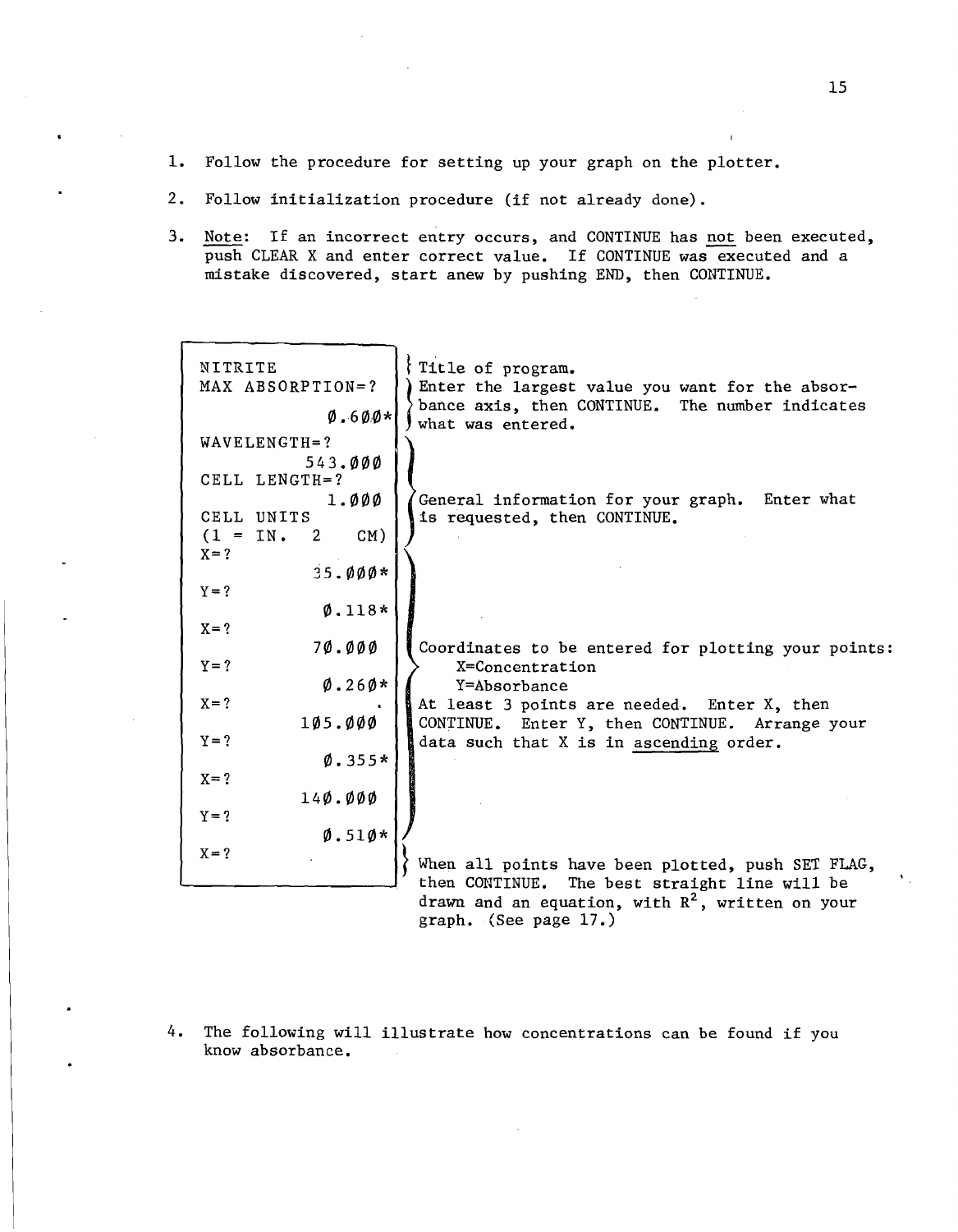EQUATION  $Y=?$ 0.15200\*  $X =$ 43.78442  $Y=?$ 0.30000\*  $X =$ 84.53973  $Y = ?$ 0.52300\*  $X =$ *145.948071*   $Y=?$ 

Enter the absorbance (i.e., Y) of your sample, then CONTINUE. The X represents concentrations in  $mg/l$ .

- 5. Push the HOLD button (it should stay up). Remove your graph.
- 6. If this, or any other program is to be run again, follow the procedure for that section.
- 7. If no other program is to be run, turn off the computer, cassette memory, and plotter board. Be sure the plastic lid is on the tip of the pen.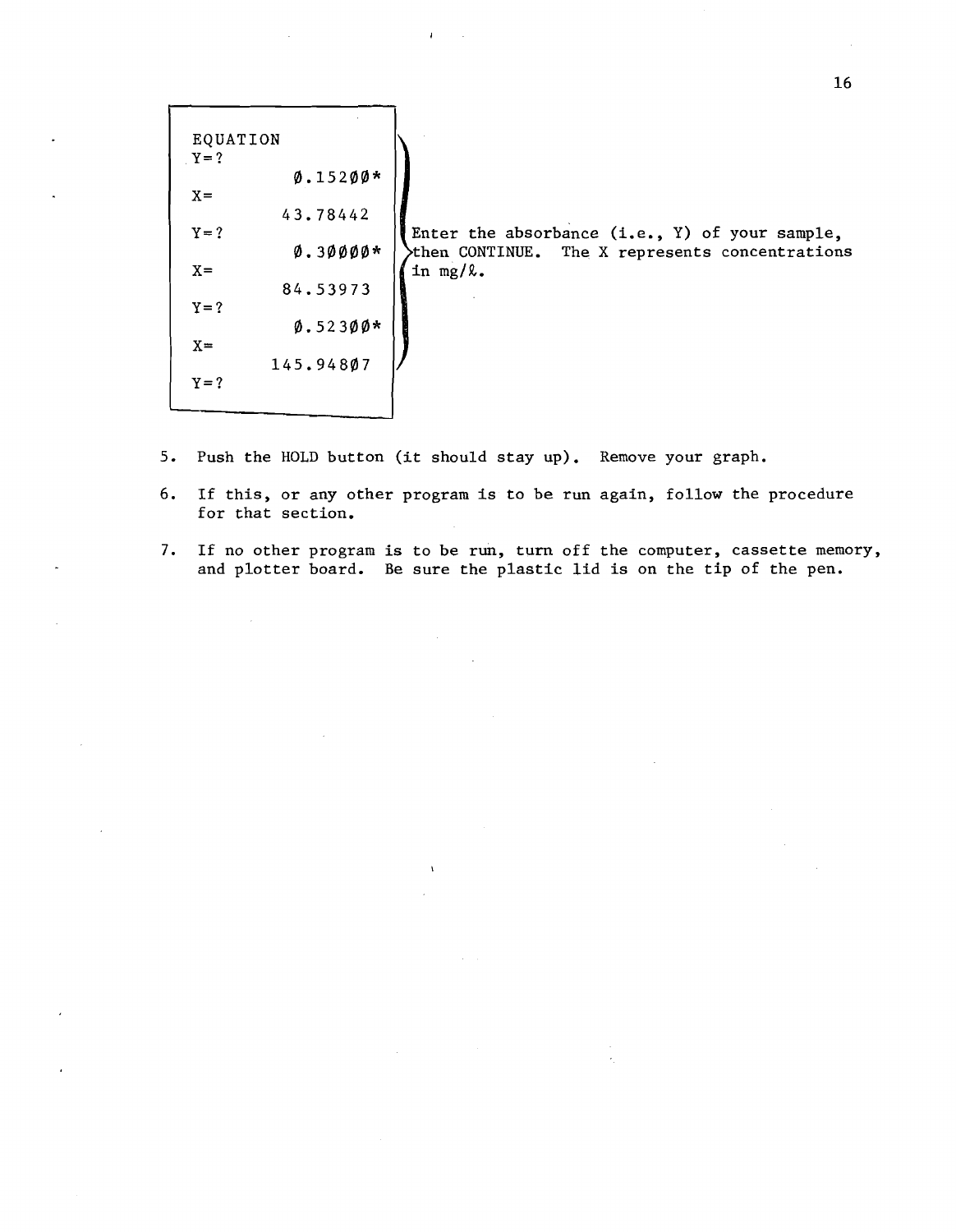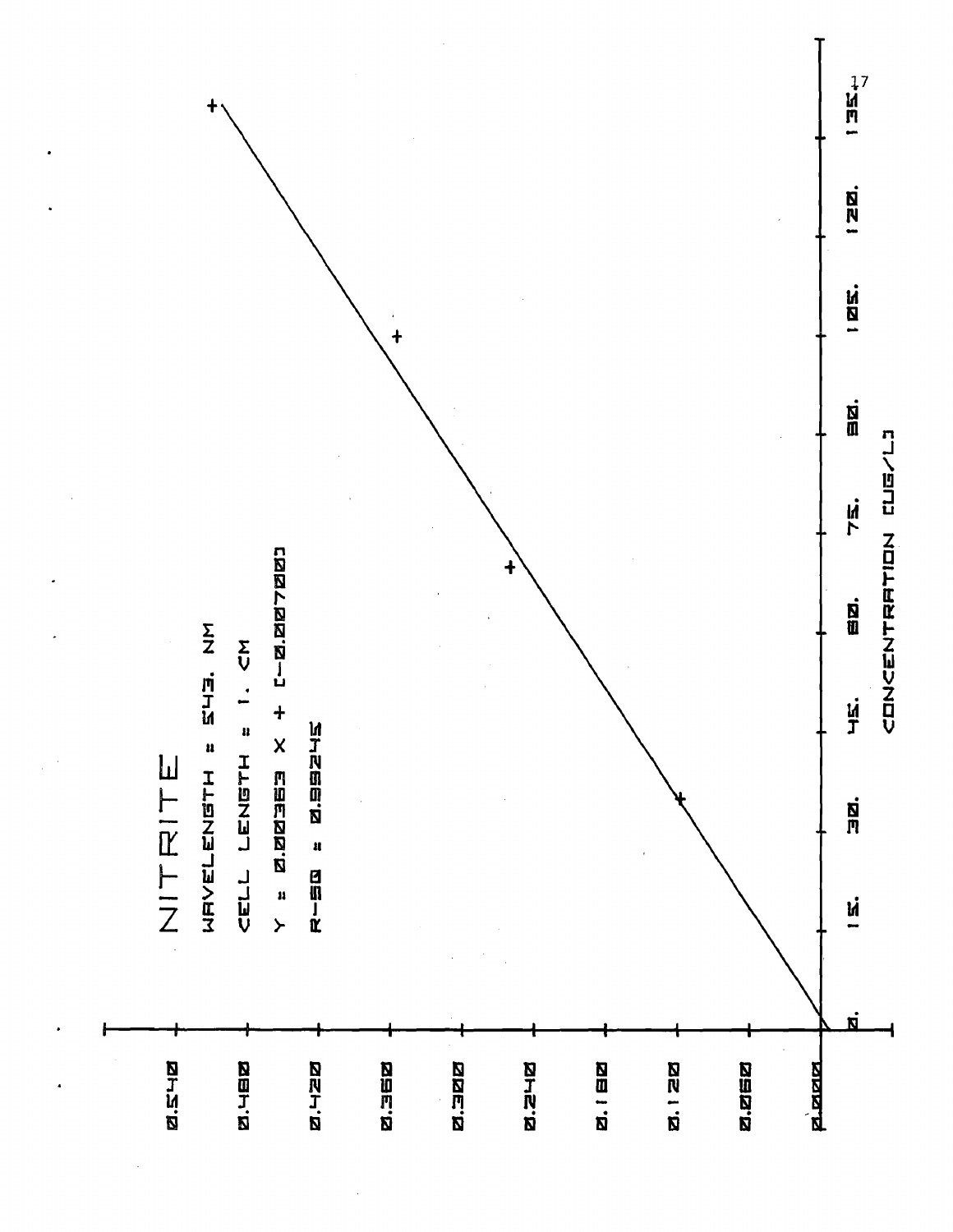## INSTRUCTIONS

## NUMBER

12

# PROGRAM

MEAN, S.D., AND C.V. FOR NH<sub>3</sub>, FE~ N~ OR P

/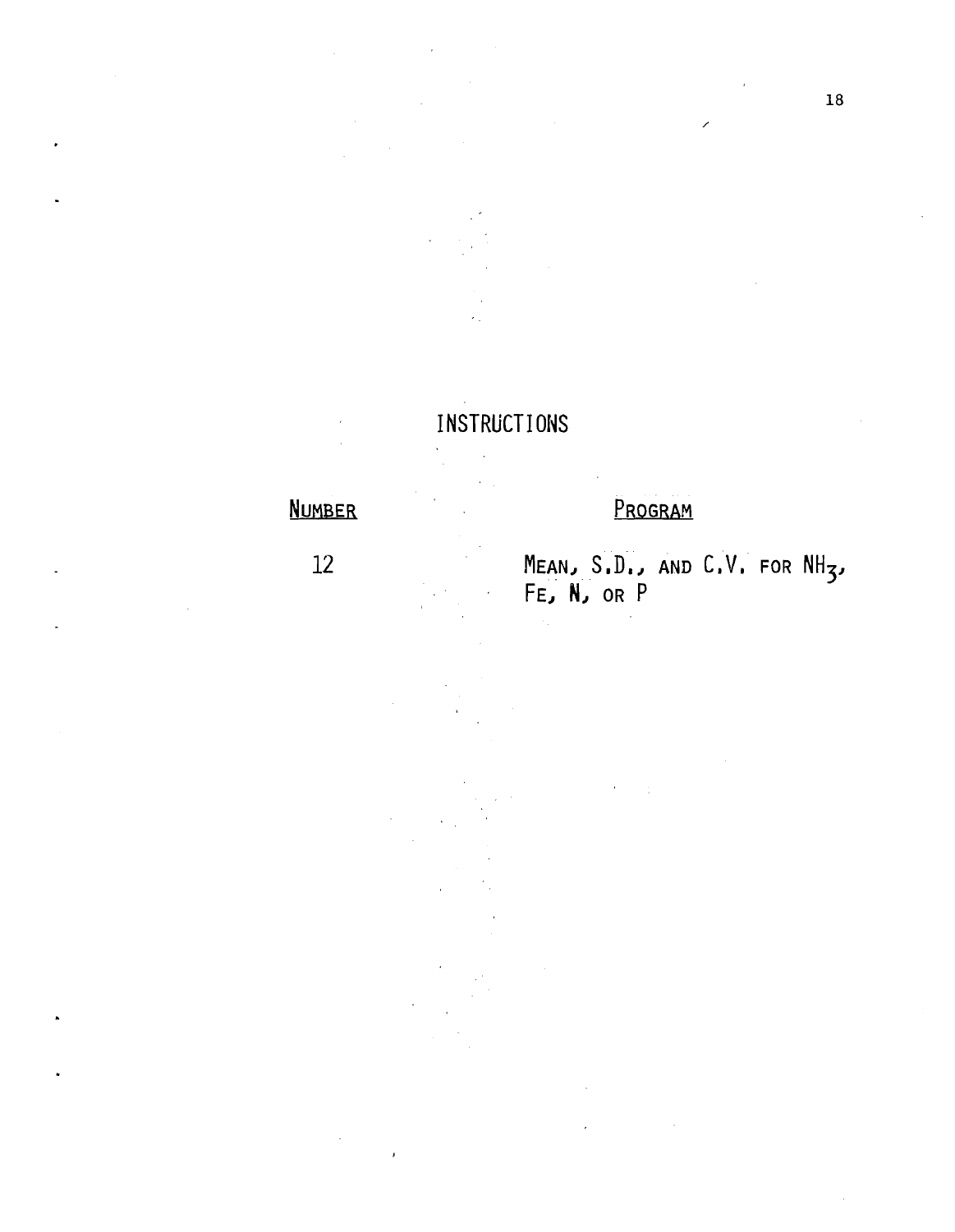- 1. Follow initialization procedure (if not already done).
- 2. NOTE: If an incorrect entry occurs, and CONTINUE has not been executed, push CLEAR X and enter correct value. If CONTINUE was executed and a mistake discovered, start anew by pushing END, then CONTINUE.

| MEAN, S.D., AND<br>C.V. FOR AMMONIA<br>IRON, NITRITE OR<br>ORTHOPHOSPHATE |                                                        | Title of program                                                                                                                                |
|---------------------------------------------------------------------------|--------------------------------------------------------|-------------------------------------------------------------------------------------------------------------------------------------------------|
| ENTER ABSORBANCE<br>ENTRY                                                 | 1.00000                                                |                                                                                                                                                 |
| ENTRY                                                                     | $\emptyset$ .14 $\emptyset$ $\emptyset$ $\emptyset$    |                                                                                                                                                 |
| ENTRY                                                                     | 2.00000<br>$\emptyset$ .14500                          |                                                                                                                                                 |
| ENTRY                                                                     | 3.00000<br>0.14500                                     | Absorbance readings of your sample. Enter a<br>value then CONTINUE. Repeat until all data has<br>been entered (minimum entries is 2). The first |
| ENTRY                                                                     | 4.00000<br>$\emptyset$ .143 $\emptyset$ $\emptyset$    | number is a counter and the second indicates<br>what was entered.                                                                               |
| ENTRY                                                                     | 5.00000<br>0.14900                                     |                                                                                                                                                 |
|                                                                           | 6.00000<br>$\varnothing$ .133 $\varnothing\varnothing$ |                                                                                                                                                 |
| ENTRY<br>MEAN                                                             | 7.00000                                                | When all data has been entered, push SET FLAG,<br>then CONTINUE.                                                                                |
| S.D.                                                                      | 0.14250                                                |                                                                                                                                                 |
| $C.V.$ $(X)$                                                              | Ø.ØØ55Ø                                                | Statistics on the absorbance of your samples.                                                                                                   |
| ENTER VALUE                                                               | 3.86284                                                |                                                                                                                                                 |
| IF GRAPHING<br>STANDARD CURVE                                             |                                                        |                                                                                                                                                 |
| $4 -$ FE<br>$6 = NH3$<br>$8 = P$<br>10 = N                                |                                                        | Option to allow the user to go to a standard<br>curve without having to go to the initialization<br>procedure.                                  |

3. If the program is to be run again, push END, then CONTINUE.

 $\lambda$ 

19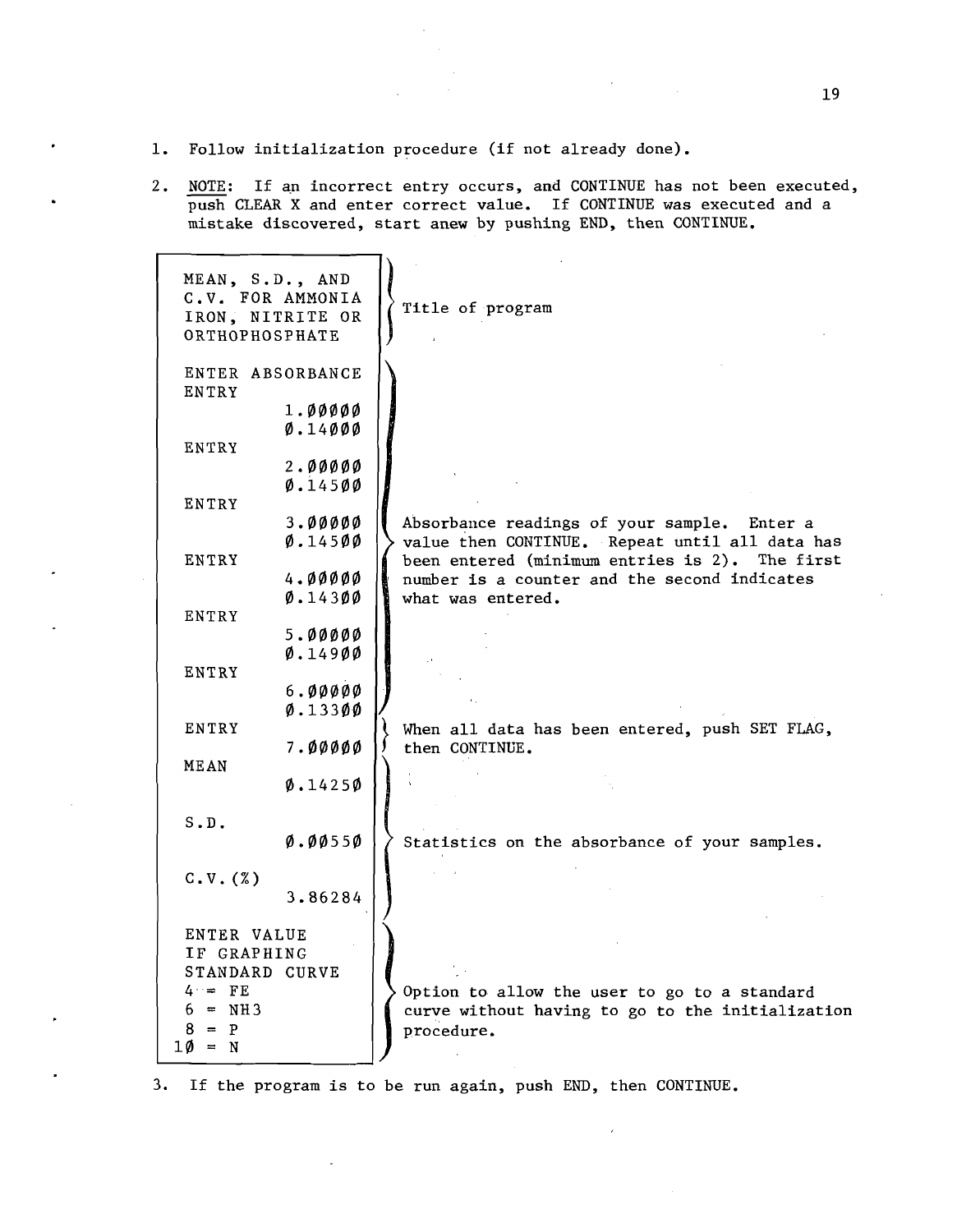- 4. If another program is desired, follow the procedure outlined in that section.
- 5. If no other program is to be run, turn off the computer and cassette memory.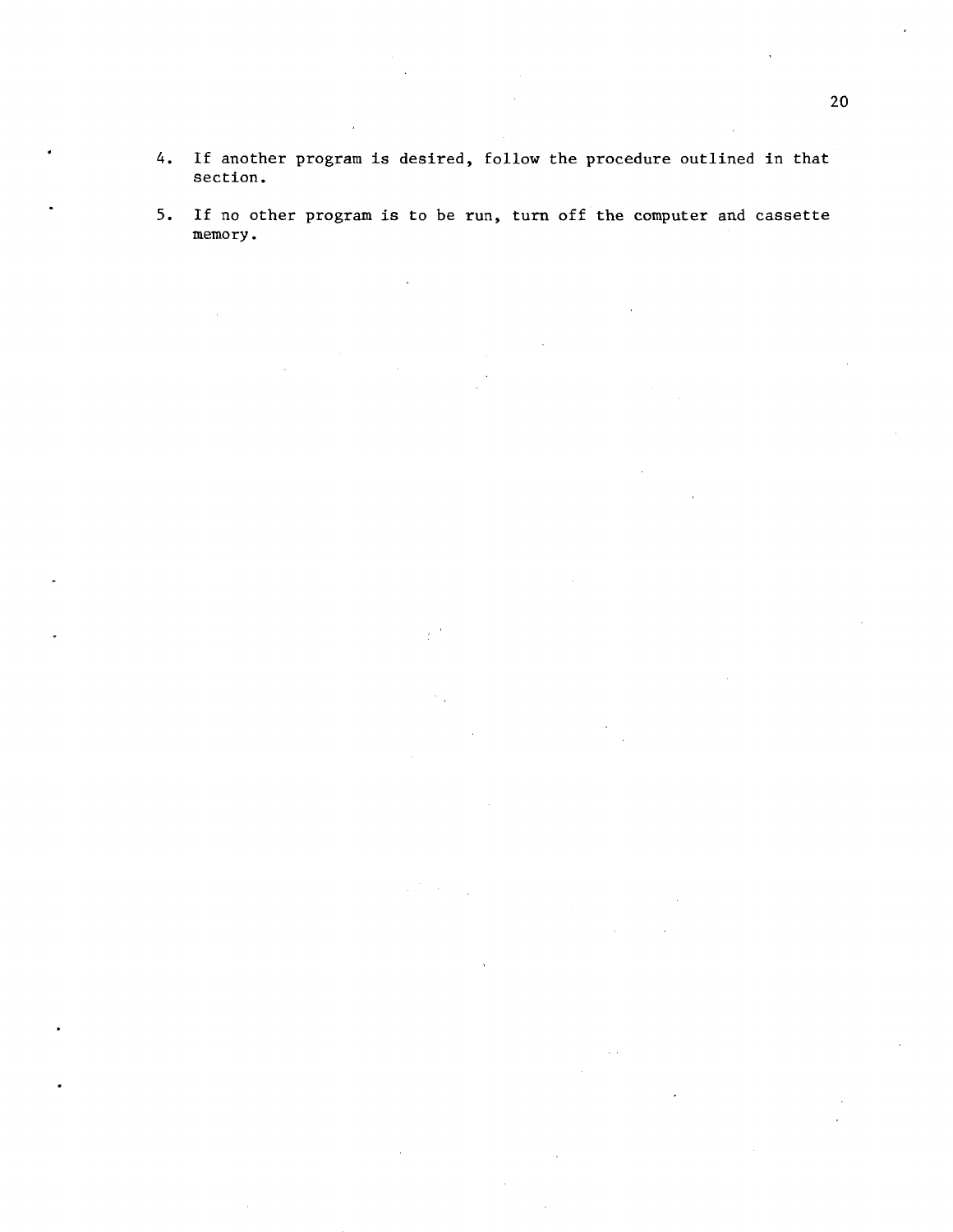#### INSTRUCTIONS

 $\bar{\lambda}$ 

## NUMBER PROGRAM

14 D.O. AND/OR B.O.D.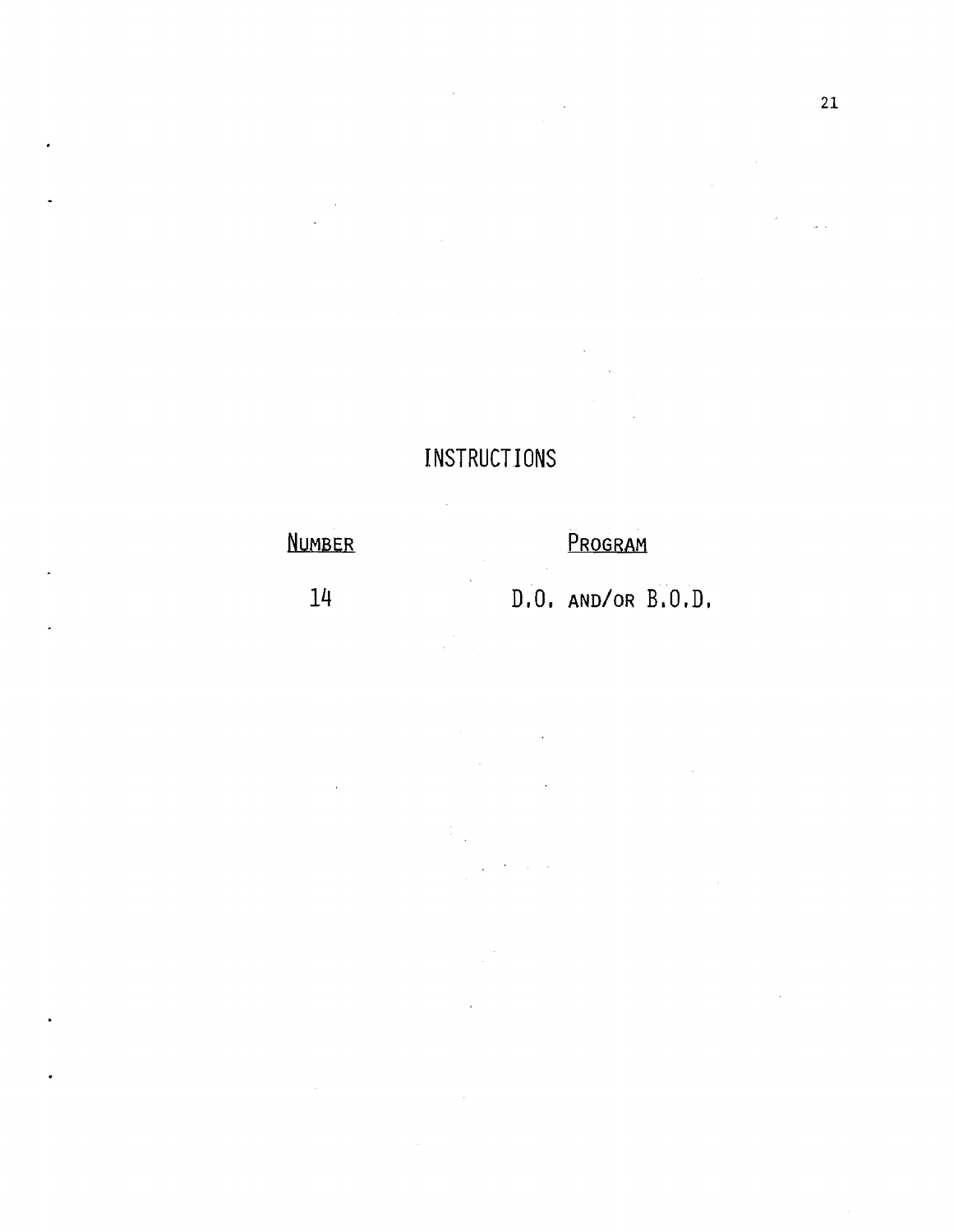- 1. Follow initialization procedure (if not already done.)
- 2. NOTE: If an incorrect entry occurs, and CONTINUE has not been executed, push CLEAR X and enter correct value. If CONTINUE was executed and a mistake discovered, start anew by pushing END, then CONTINUE.

| DO AND/OR BOD        | Title of program                                        |
|----------------------|---------------------------------------------------------|
| DO ONLY?             |                                                         |
| $(1 = YES \t2 = N0)$ | Choose between D.O. or B.O.D. The number indicates      |
|                      | what choice was made.                                   |
| $1.00000*$           |                                                         |
| PUSH "SET FLAG"      | For an initial run, push CONTINUE. If the               |
| IF STANDARD HAS      | standard has been calibrated, push SET FLAG, then       |
| BEEN CALIBRATED      | CONTINUE and go to D.O. or B.O.D. instructions.         |
| STANDARD             |                                                         |
| CALIBRATION          | Information required to calibrate normality of          |
|                      | the standard. Enter what is required, then push         |
| ENTER NORMALITY      | The numbers indicate what was entered.<br>CONTINUE.     |
| 0.025004             |                                                         |
| MLS OF STANDARD      |                                                         |
| 20.000004            |                                                         |
| ENTER VOL (MLS)      |                                                         |
| OF TITRANT USED      |                                                         |
| ENTRY                | Amounts of titrant used per sample in calibrating       |
| 1.00000              | the standard. Enter a value then CONTINUE. Repeat       |
| 20.20000             | until all data has been entered (minimum entry is       |
| ENTRY                | 2). The first number is a counter and the second        |
| 2.00000              | indicates what was entered.                             |
| 20.20000             |                                                         |
| ENTRY                |                                                         |
| 3.00000              |                                                         |
| 20.20000             |                                                         |
| ENTRY                | When all data has been entered, push SET FLAG,          |
| 4.00000              | then CONTINUE.                                          |
| NORMALITY            |                                                         |
| <b>MEAN</b>          |                                                         |
| 0.02475              |                                                         |
|                      |                                                         |
| S.D.                 | Statistics on the actual normality of your<br>standard. |
| Q. QQQQ              |                                                         |
|                      |                                                         |
| $C.V.$ $(X)$         |                                                         |
| 0.00000              |                                                         |
|                      |                                                         |
|                      |                                                         |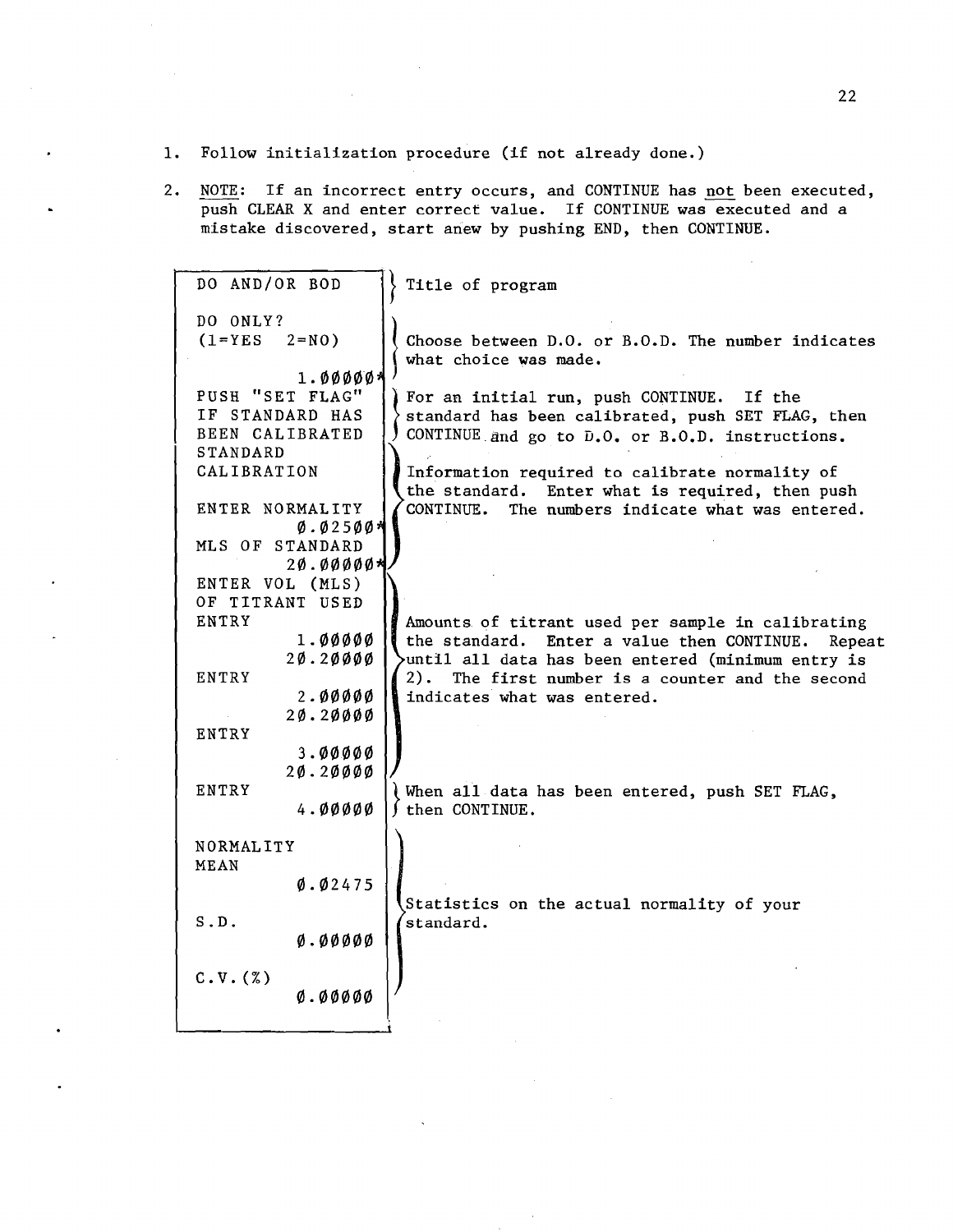|  | D.Q. Instructions |
|--|-------------------|
|--|-------------------|

1 ML OF .025 N NA2S203 EQUALS Equivalance of  $\text{Na}_2\text{S}_2\text{O}_3$  to milligrams/liter of 0.99010  $0^2$ . MG OF 02/L AS DO D.O. SAMPLE Identifies what sample is being analyzed for D.O. 1.00000 ENTER VOL. (MLS) OF TITRANT USED ENTRY 1. 00000 Amount of titrant used. Enter a value, then CONTINUE. Repeat until all data has been entered 3.00000 (minimum entry is 2). The first number is a ENTRY counter and the second is the entry. 2.00000 2.90000 ENTRY 3.00000 3.10000 I When all data has been entered, push SET FLAG, ENTRY 4.00000 then CONTINUE. MEAN \ 2.97030 I Statistics of D.O. for your sample. The mean and S. D. S.D. are final D.O. values (in mg/ $\ell$  of  $O_2$ ). 0.09901  $C.V.$  $(X)$ 3.33333 / SAMP,LE Identifies the next sample being analyzed. 2.00000 " ENTER VOL (MLS) OF TITRANT USED ENTRY Amount of titrant used. Enter a value, then 1.00000 0.70000 CONTINUE. Repeat until all data has been entered ENTRY (minimum entry is 2). The first number is a 2.00000 counter and the second is the entry. 8.50000 ENTRY 3.00000 8.40000 !} When all data has been entered, push SET FLAG, ENTRY 4.00000 then CONTINUE. MEAN \ 8.44884 Statistics of D.O. for your sample. The mean and S. D. S.D. are final D.O. values (in mg/ $\ell$  of  $O_2$ ). 0.15124 C.V. (%) 1. 79007 /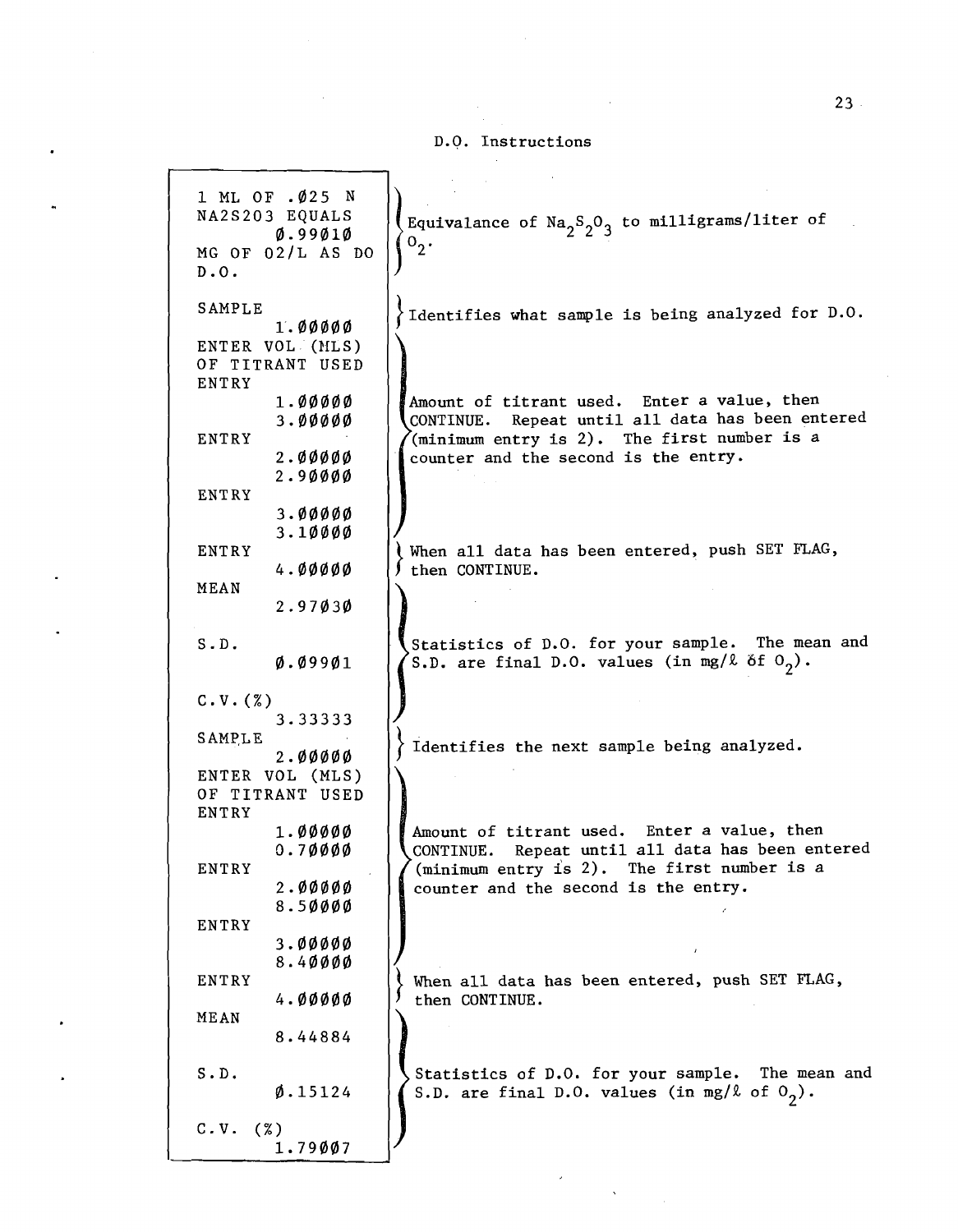3. Continue in a similar manner until all your samples have been analyzed for D.O.  $\mathcal{A}^{\mathcal{A}}$ 

 $\mathcal{L}$ 

 $\mathcal{A}_{\mathbf{z}}$ 

 $\bar{z}$ 

 $\overline{\phantom{a}}$ 

 $\bar{z}$ 

 $\bar{\psi}$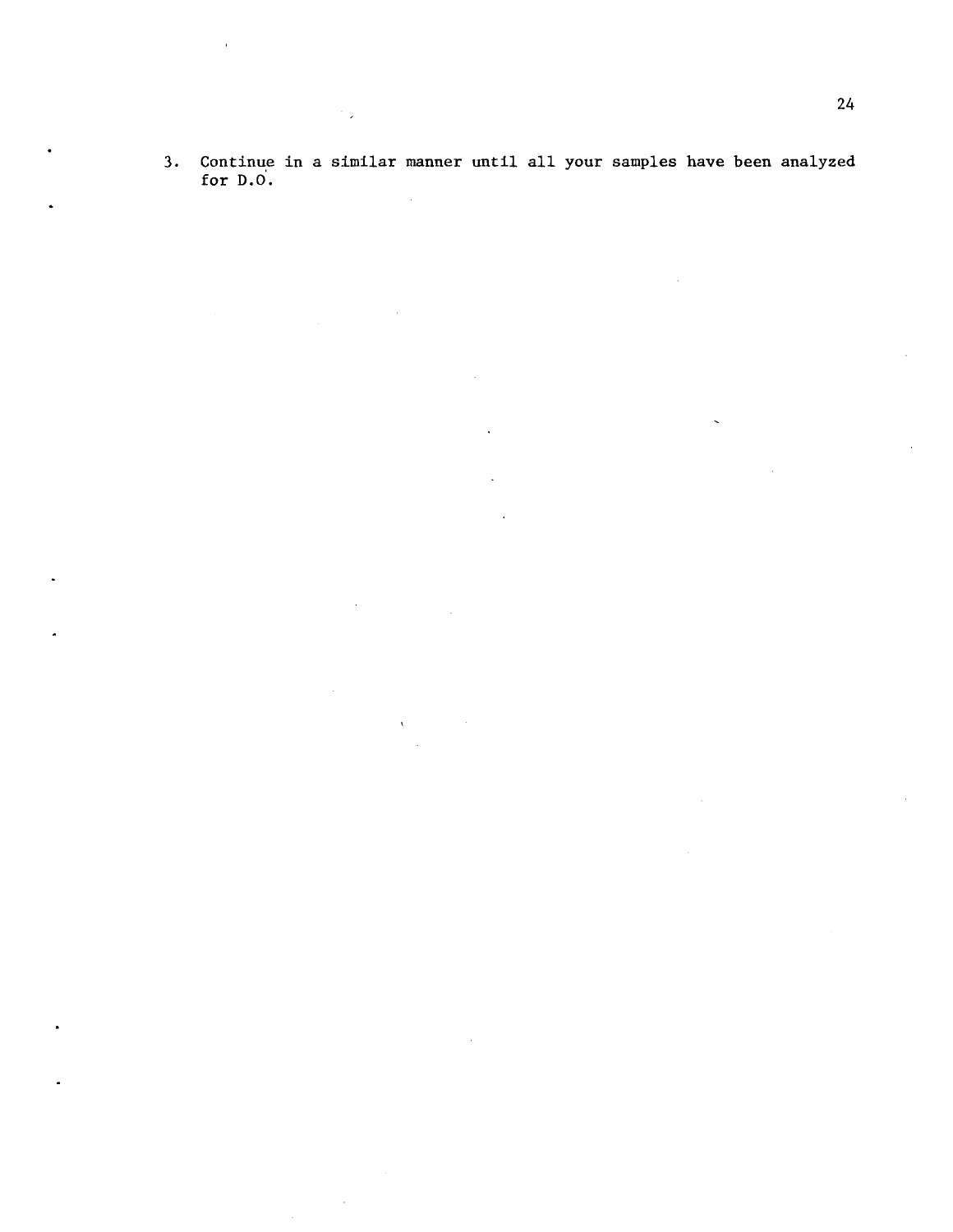#### B.O.D~ Instructions

Title of program

SET FLAG WHEN SAMPLE CALCULA-TIONS ARE COM-PLETED

B.O.D.

DO SAMPLE 1.00000 ENTER VOL (MLS) OF TITRANT USED ENTRY 1.00000 7.51000 ENTRY 2.00000 7.61000 ENTRY 3.00000 7.51000 ENTRY 4.00000 MEAN 7.46865 S.D. 0.05716  $C.V.$   $(\%)$ 0.,76538 DO SAMPLE  $2.00000$ 

If D.O. samples are to be calculated push **CONTINUE** 

Titrant entries to calculate the D.O. of your sample. Enter value, then CONTINUE (a minimum of 2 entries is required). The first number is a counter and the second represents what was entered

When all data has been entered, push SET FLAG, then CONTINUE

Statistics of D.O. for your sample. The mean and S.D. are final D.O. values (in  $mg/\ell$  of  $0_2$ ).

If all samples have been calculated for D.O. then push SET FLAG, and CONTINUE. Otherwise, push CONTINUE.

| DECIMAL FRACTION<br><b>OF SAMPLE=?</b><br>0.05000 | Enter the f<br>CONTINUE. |
|---------------------------------------------------|--------------------------|
| $BLANK 1=?$<br>$7.75000*$                         | Enter the i              |
| BLANK $2=?$<br>$7.10000*$                         | Enter the s              |
| $D.0.1=?$<br>$7.47000*$                           | Enter the i              |
| $D.0.2=?$<br>$6.49000*$                           | Enter the s              |
| MG BOD/L EQUALS<br>6.60000                        | The BOD for              |
| DECIMAL FRACTION<br>OF SAMPLE=?                   | Repeat the               |
|                                                   |                          |

raction of your sample used, then The number represents what was entered. nitial blank D.O. value, then CONTINUE. econd blank D.O. value, then CONTINUE. nitial sample D.O. value, then CONTINUE. econd D.O. value, then CONTINUE. that particular day being analyzed. above until all days have been completed.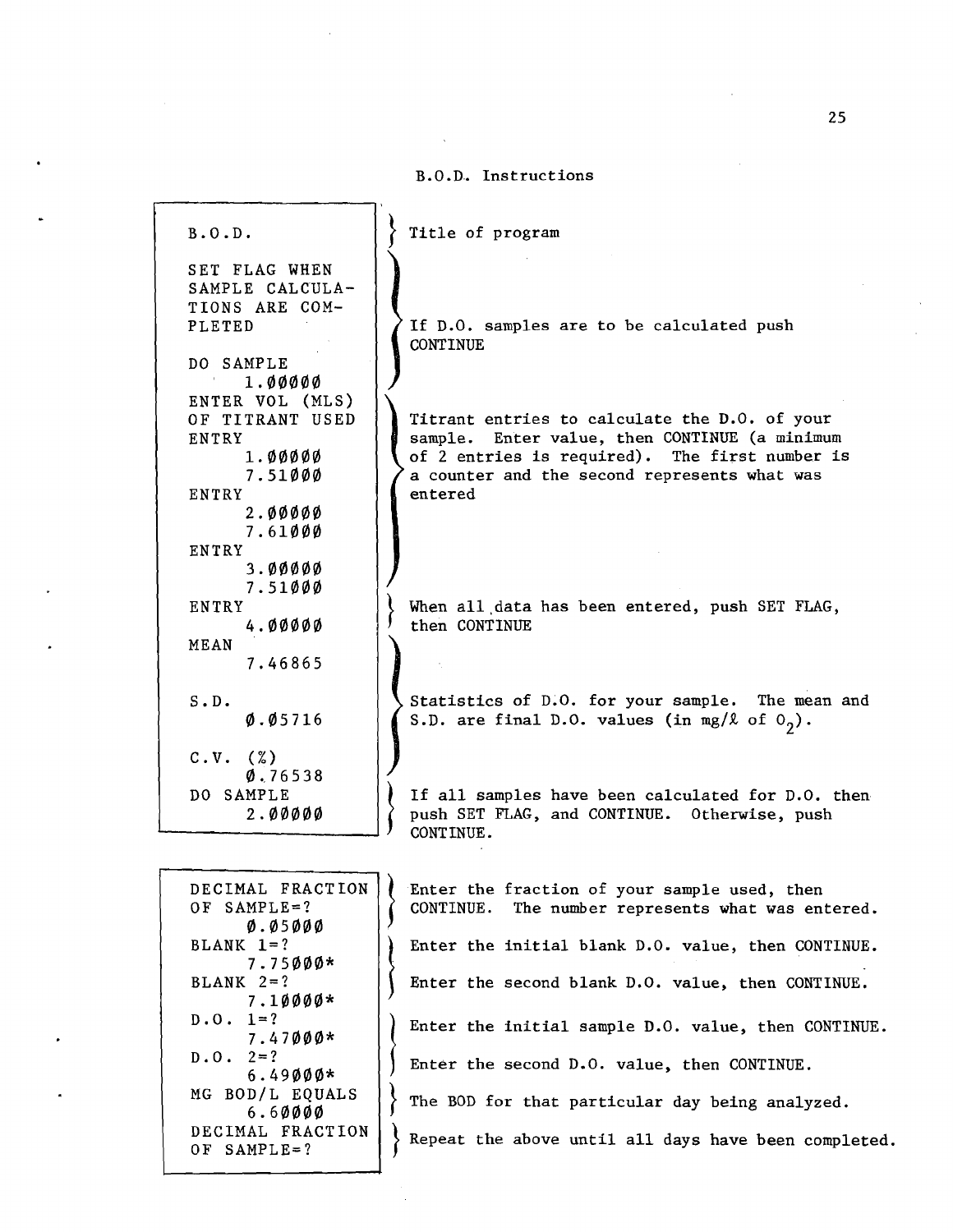- 4. Push PAPER to remove your copy.
- 5. If this, or another, program is to be run again, follow the procedure outlined in that section.
- 6. If no other program is to be run, turn off the computer and cassette tape drive.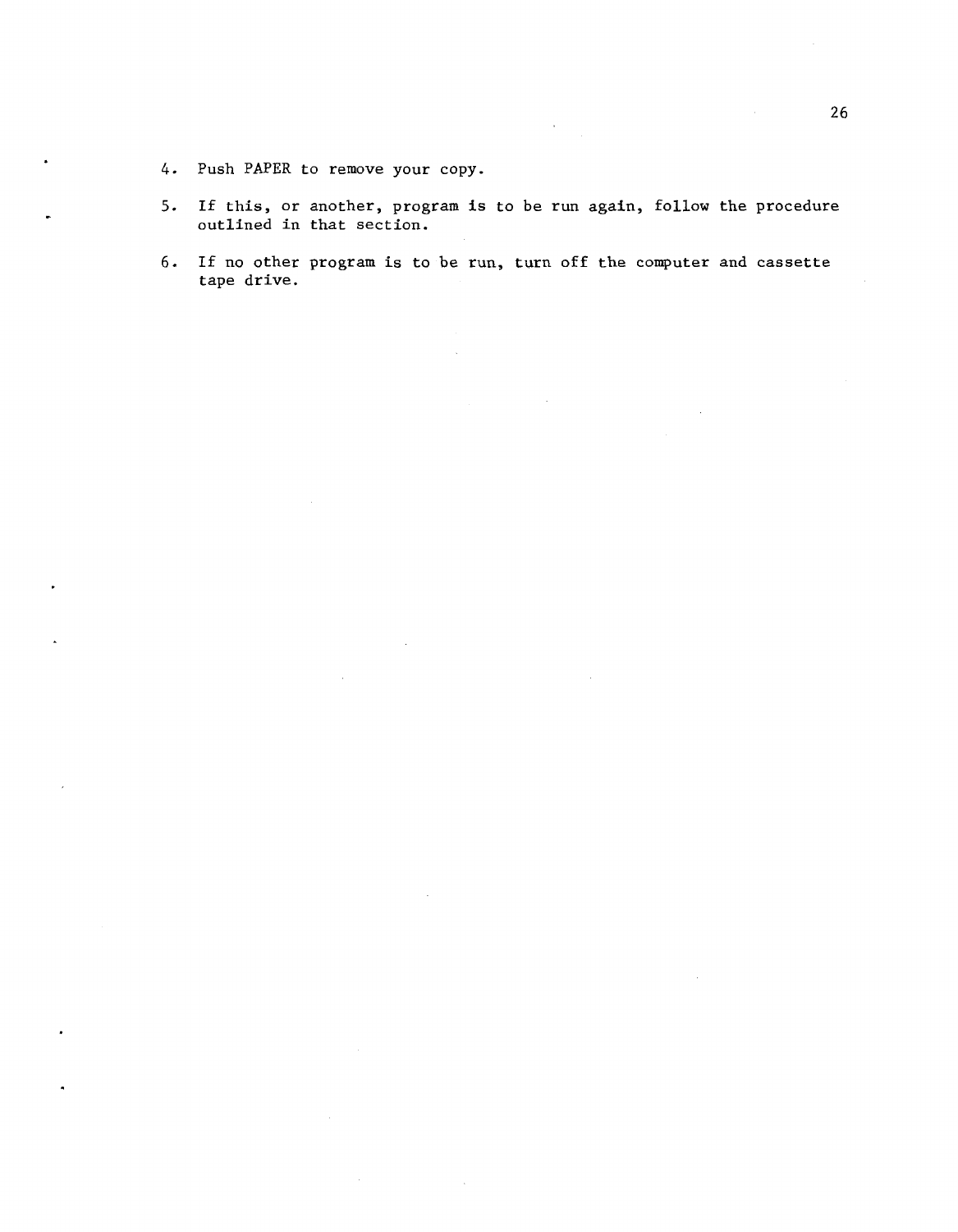## **INSTRUCTIONS**

**NUMBER 16** 

**PROGRAM GRAPHING (INCLUDES LINEAR REGRESSIONS)**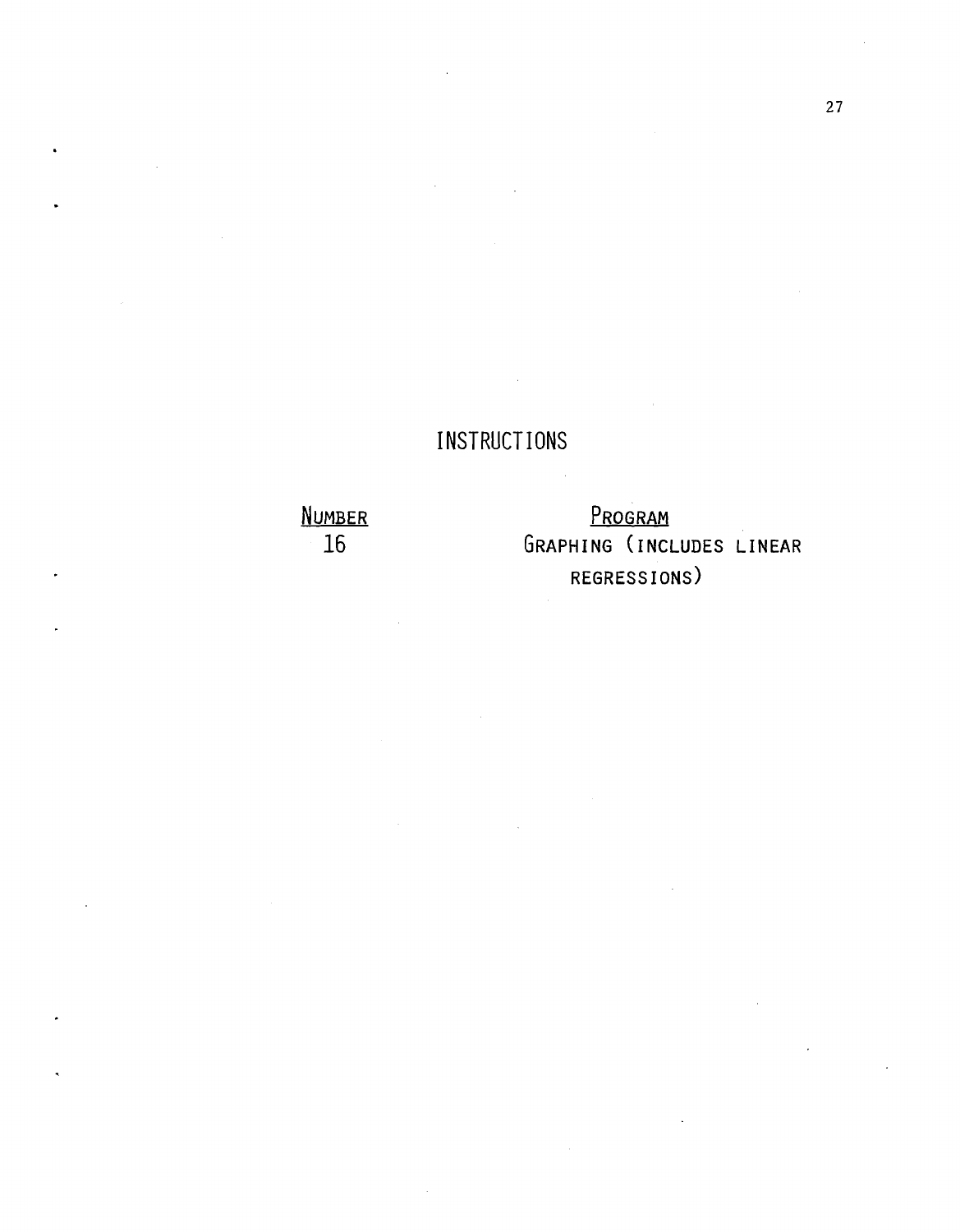

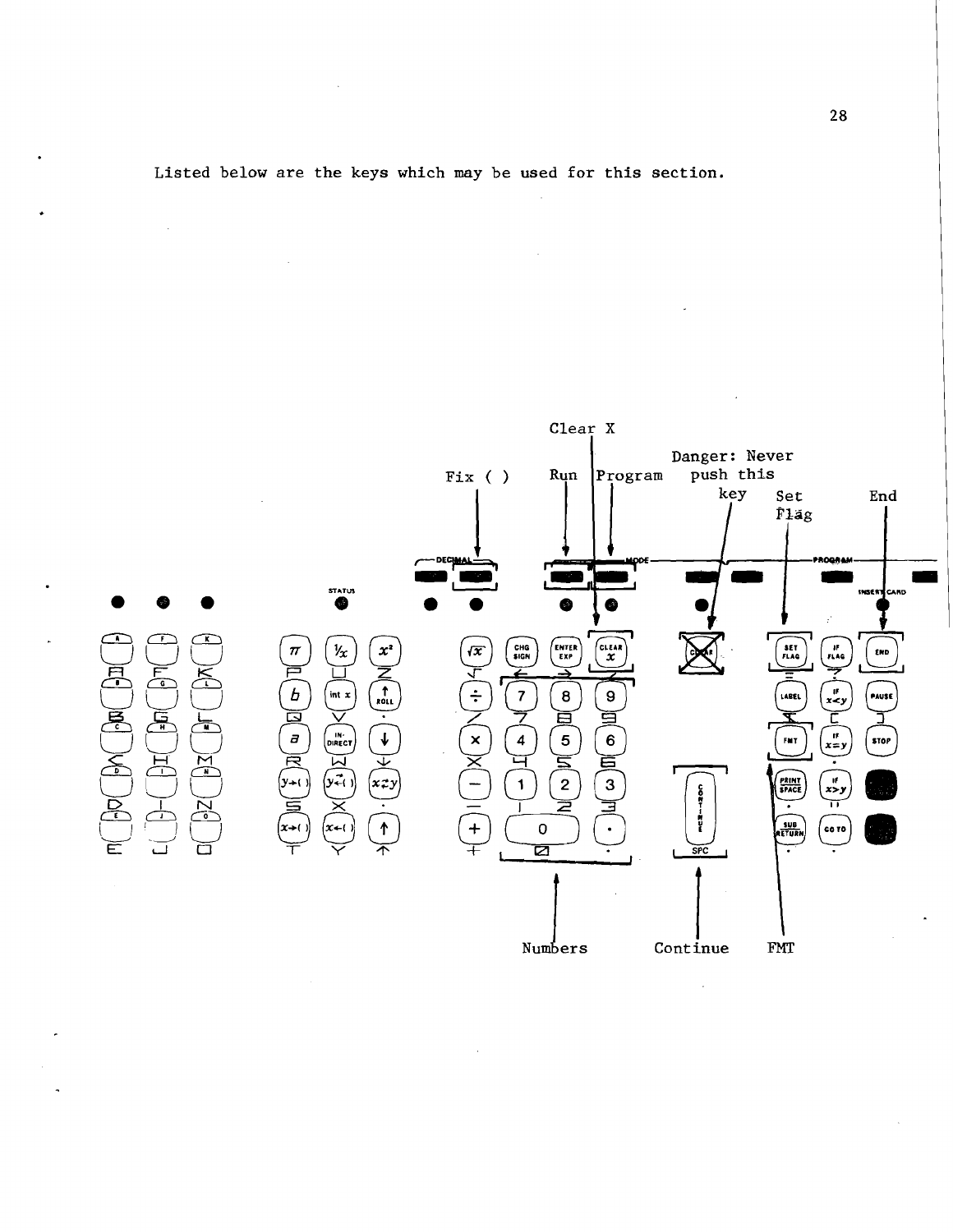1. Follow initialization procedure (if not already done).

| INITIALIZATION                                                                                           |                                                                                                                                                                                                                                                                                                                                                                                                        |
|----------------------------------------------------------------------------------------------------------|--------------------------------------------------------------------------------------------------------------------------------------------------------------------------------------------------------------------------------------------------------------------------------------------------------------------------------------------------------------------------------------------------------|
| ENTER PROGRAM<br>NUMBER                                                                                  | Enter 16, then CONTINUE.                                                                                                                                                                                                                                                                                                                                                                               |
| PUSH FIX(), THEN<br>ENTER THE NUMBER<br>OF DIGITS YOU<br>WANT AFTER THE<br>DECIMAL POINT<br>FOR THE AXIS | This allows you to select the number of digits<br>after the decimal point desired if it is decided<br>to allow the computer to draw and label each axis.<br>$\label{eq:2.1} \mathcal{L}^{\mathcal{A}}_{\mathcal{A}}(\mathcal{A}) = \mathcal{L}^{\mathcal{A}}_{\mathcal{A}}(\mathcal{A}) = \mathcal{L}^{\mathcal{A}}_{\mathcal{A}}(\mathcal{A}) = \mathcal{L}^{\mathcal{A}}_{\mathcal{A}}(\mathcal{A})$ |
| FINALLY, PUSH<br>CONTINUE                                                                                | <b>Contract Contract Contract</b><br>and the control of the control of                                                                                                                                                                                                                                                                                                                                 |
| 16.                                                                                                      | Program number chosen.                                                                                                                                                                                                                                                                                                                                                                                 |

- 2. NOTE: If an incorrect entry occurs, and CONTINUE has not been executed, push CLEAR X and enter correct value. If CONTINUE was executed and a mistake discovered, start anew by pushing END then CONTINUE.
- 3. Follow Plotter Instructions

| GRAPHING                                                            | Title of program.                                                                                                                                                                                      |
|---------------------------------------------------------------------|--------------------------------------------------------------------------------------------------------------------------------------------------------------------------------------------------------|
| $X-MAX = ?$<br>150.                                                 |                                                                                                                                                                                                        |
| $X-MIN = ?$<br>Ø.                                                   | Maximum and minimum cordinates of your graph.<br>Choose numbers which will include your values                                                                                                         |
| $Y-MAX = ?$<br>150.                                                 | to be plotted adequately.                                                                                                                                                                              |
| $Y-MIN = ?$<br>Ø.                                                   |                                                                                                                                                                                                        |
| ARE YOU PLOTTING<br>ON GRAPH PAPER?<br>$(\emptyset = NO \ 1 = YES)$ | If 0 is entered, a graph will be drawn with the<br>ordinates and abscissa each divided into ten<br>equal parts. After the graph is developed, follow<br>the linear regression or non-linear regression |
|                                                                     | instructions.                                                                                                                                                                                          |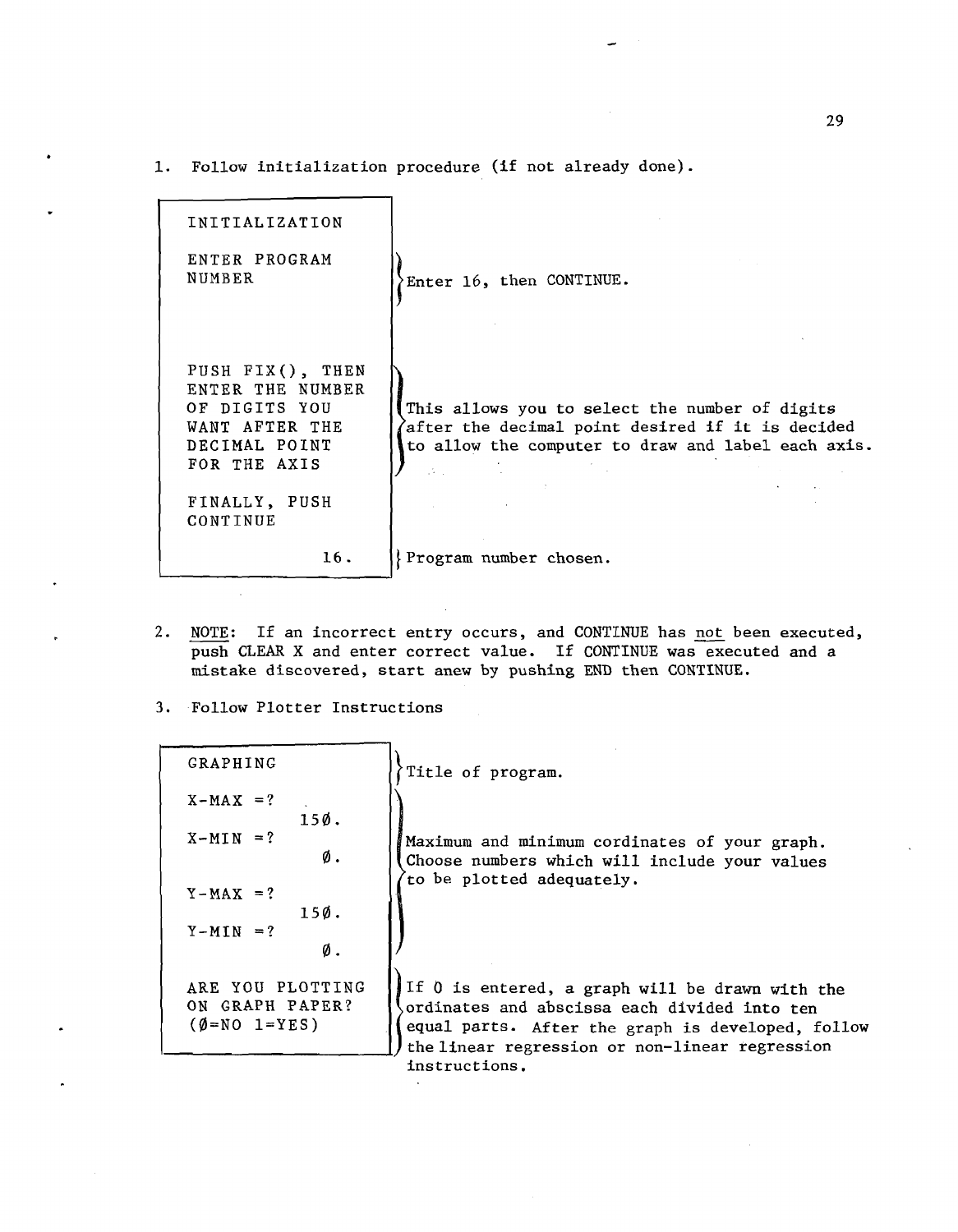#### Linear Regression Instructions

Enter 1, then CONTINUE.

| LINEAR REG?        | $(\emptyset = NO 1 = YES)$ |  |
|--------------------|----------------------------|--|
| $X = ?$            | 10.000                     |  |
| $Y = ?$            | $25.000*$                  |  |
| $X = ?$<br>$Y = ?$ | 45.000                     |  |
| $X = ?$            | $45.000*$                  |  |
| $Y = ?$            | 9 <b>ø.øøø</b>             |  |
| $X = ?$            | $125.000*$                 |  |
|                    |                            |  |

Once the linear regression option has been selected, enter the coordinates as requested, then CONTINUE. These points will be plotted on your graph.

When all data has been entered, push SET FLAG, then CONTINUE. On your graph, the best straight line will be drawn along with the equation and  $R^2$  value written. (See the graph on page 32.)

| LINEAR REG. WAS<br>EXECUTED |  |
|-----------------------------|--|
| GENERAL EQUATION            |  |
| $IS Y = MX + B$             |  |
| DO YOU WANT TO              |  |
| ENTER X AND<br>SOLVE FOR Y? |  |
| $(\emptyset = NO, 1=YES)$   |  |
|                             |  |
| $Y = ?$                     |  |
| 9 <b>ø.</b> øøøøø*<br>$X =$ |  |
| 67.94723<br>$Y = ?$         |  |
| $33.50000*$                 |  |
| $X =$<br>23.61995           |  |
| $Y = ?$                     |  |

This allows you to use the linear regression equation developed to solve for the dependent variable (i.e. Y) or independent variable (Le. X). Enter 0 or 1, then CONTINUE.,

Example of solving for the independent variable (i.e. X) when Y is known. Enter value of Y, then CONTINUE (Repeat as often as desired).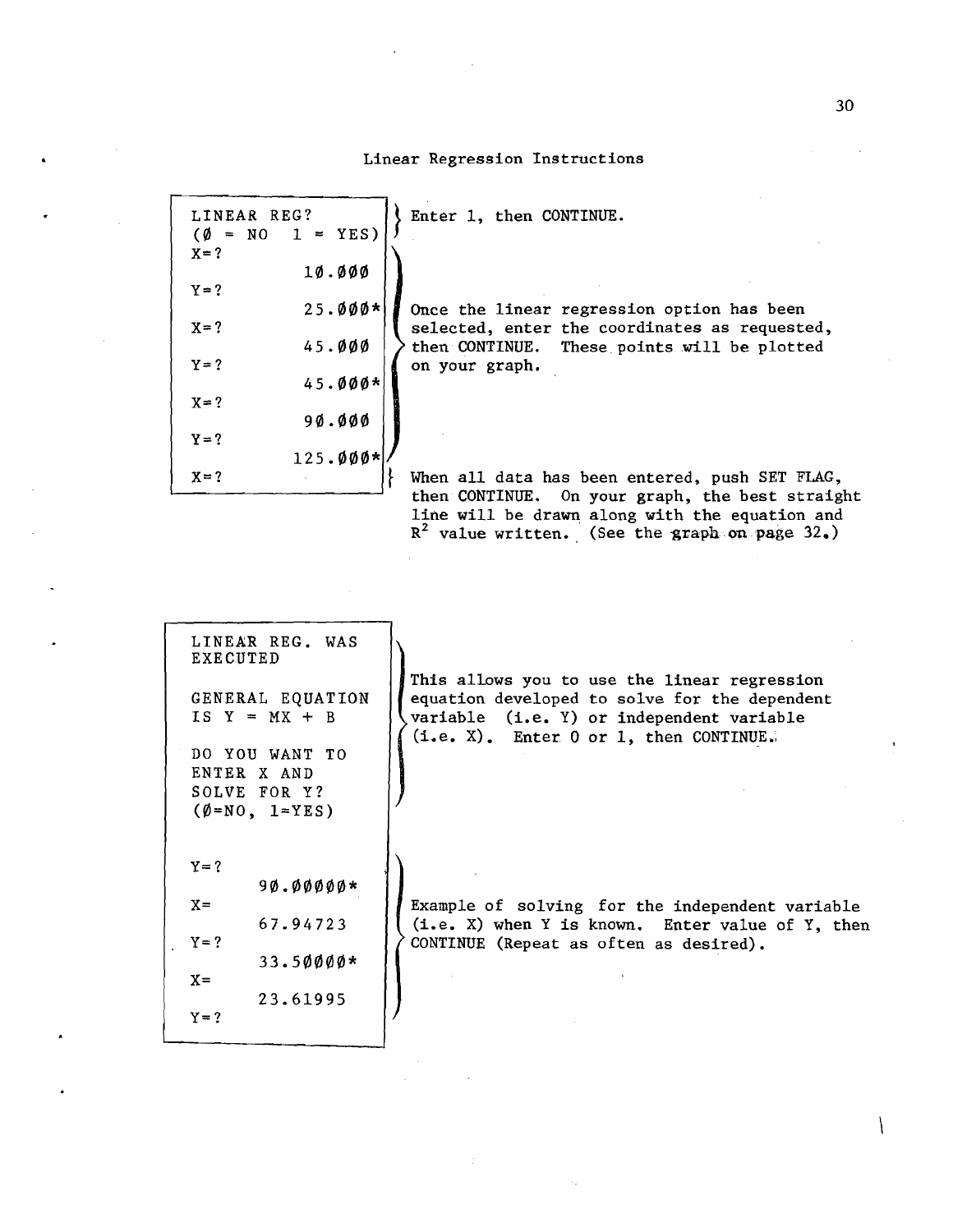$X=?$ 150.00000\*  $Y =$  $X = ?$ 194.58528 72.60000\*  $Y =$ 95.93047  $X = ?$ 

Example of solving for the dependent variable (i.e. Y) when X is known. Enter value of X, then CONTINUE (Repeat as often as desired).

- 4. Remove graph from plotter.
- 5. To run this or any other program, follow the procedure of that section.
- 6. If no other program is to be run, turn off the computer, cassette memory and plotter board (the ON button should be up).
- 7. Be sure the plastic lid is on the tip of the ink pen.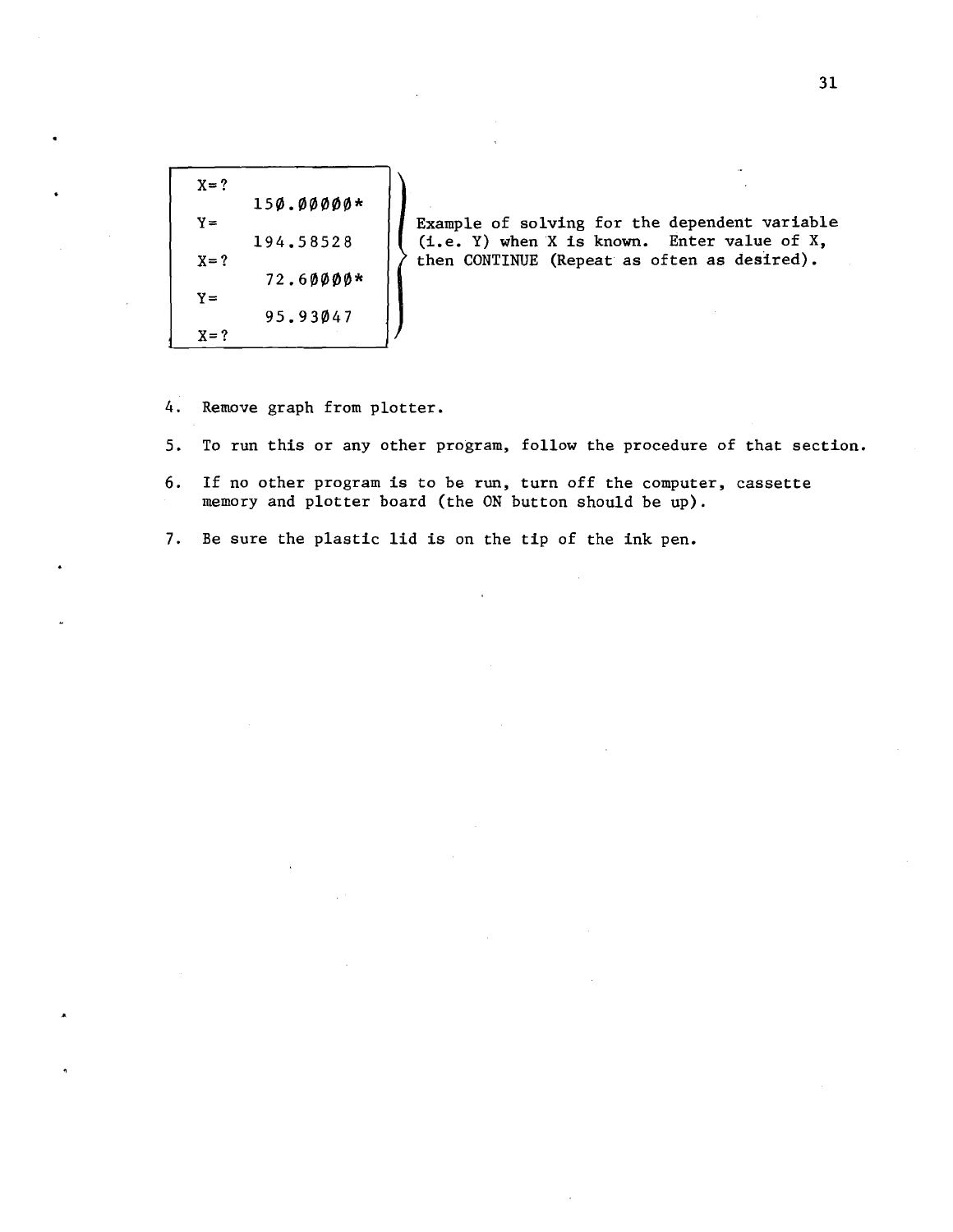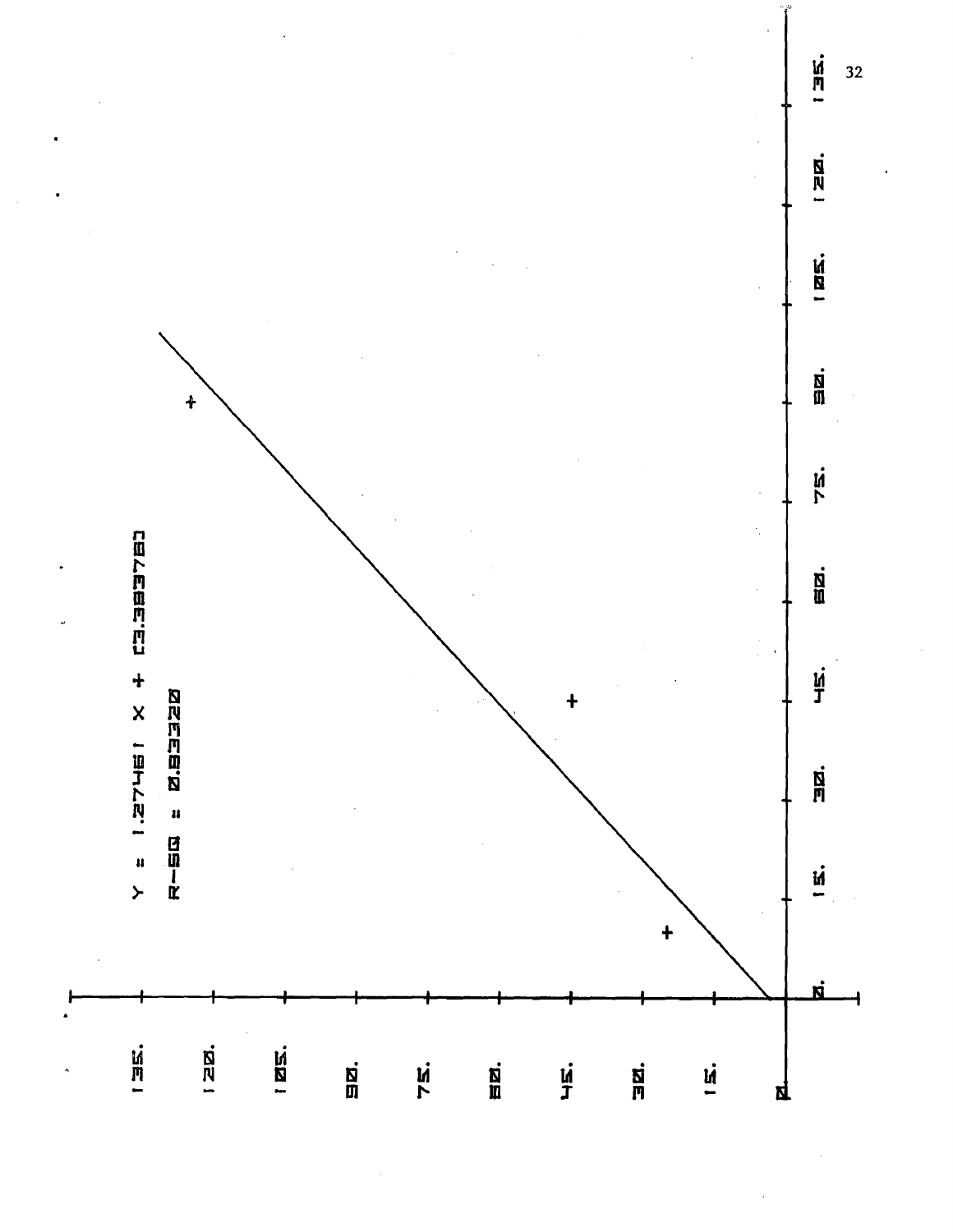GRAPHING  $\{\}$  Title of program.  $X-MAX = ?$ 200.  $X-MIN = ?$  $\emptyset$ .  $\parallel$  Maximum and minimum coordinates of your graph.  $Y-MAX = ?$ 150.  $Y-MIN = ?$  $\emptyset$  . ARE YOU PLOTTING ON GRAPH PAPER?  $(\emptyset = NO 1 = YES)$ See, the linear regression instructions. See the linear regression instructions LINEAR REG? | | Enter 0, then CONTINUE.  $(\emptyset = NO I = YES)$ 

Non Linear Regression Instructions

- 8. NOTE: As the program is written, each point will be marked with a "+" This may be altered by the following steps:
	- 1) push GO .TO 0462
	- 2) push PRGM<br>3) push:
	- push:
		- a) FMT
		- b) 1
		- c) FMT
		- d) any number or symbol desired
		- e) FMT
	- 4) push RUN
	- 5) push 0.1, then FMT 11
	- 6) push END, then CONTINUE

This must be executed before a decision on connection points is made. This allows more than one curve to be put on a single graph.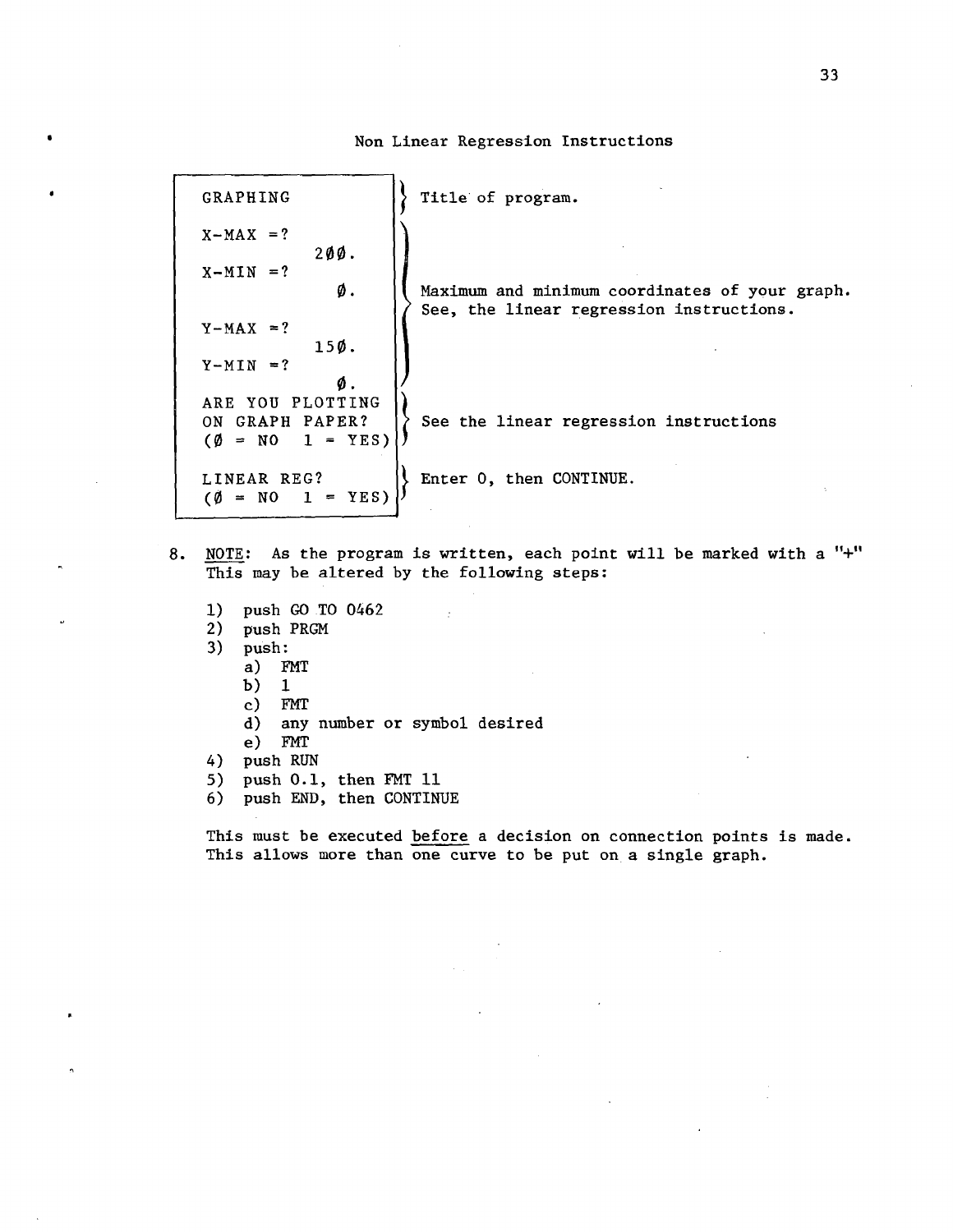| CONNECT POINTS?<br>$(\emptyset = NO, 1=YES)$ | This allows the option of connection each point<br>with a straight line. Enter your choice, then |
|----------------------------------------------|--------------------------------------------------------------------------------------------------|
| $X = ?$<br>20.000                            | <b>CONTINUE</b>                                                                                  |
| $Y = ?$<br>$10.000*$                         |                                                                                                  |
| $X = ?$<br>30.000                            |                                                                                                  |
| $Y = ?$<br>$32.500*$                         |                                                                                                  |
| $X = ?$<br>60.000                            |                                                                                                  |
| $Y = ?$<br>$65.000*$<br>$X = ?$              | Enter your value for X, then CONTINUE. Enter<br>your value for Y, then CONTINUE. Repeat the      |
| 100.000<br>$Y = ?$                           | above until all data has been plotted.                                                           |
| $98.000*$<br>$X = ?$                         |                                                                                                  |
| 150.000<br>$Y = ?$                           |                                                                                                  |
| $120.000*$<br>$X = ?$                        |                                                                                                  |
| $18\phi$ . $\phi\phi\phi$<br>$Y = ?$         |                                                                                                  |
| $130.000*$<br>$X = ?$                        |                                                                                                  |

- 9. If another curve is to be plotted on the same graph. go to step 8.
- 10. Remove your graph (see plotting instructions).

•

- 11. If no other program is to be run, turn off the computer, cassette memory and plotter board (the ON button should be up).
- 12. If this, or any other program is to be run, the initialization procedure for that section must be followed.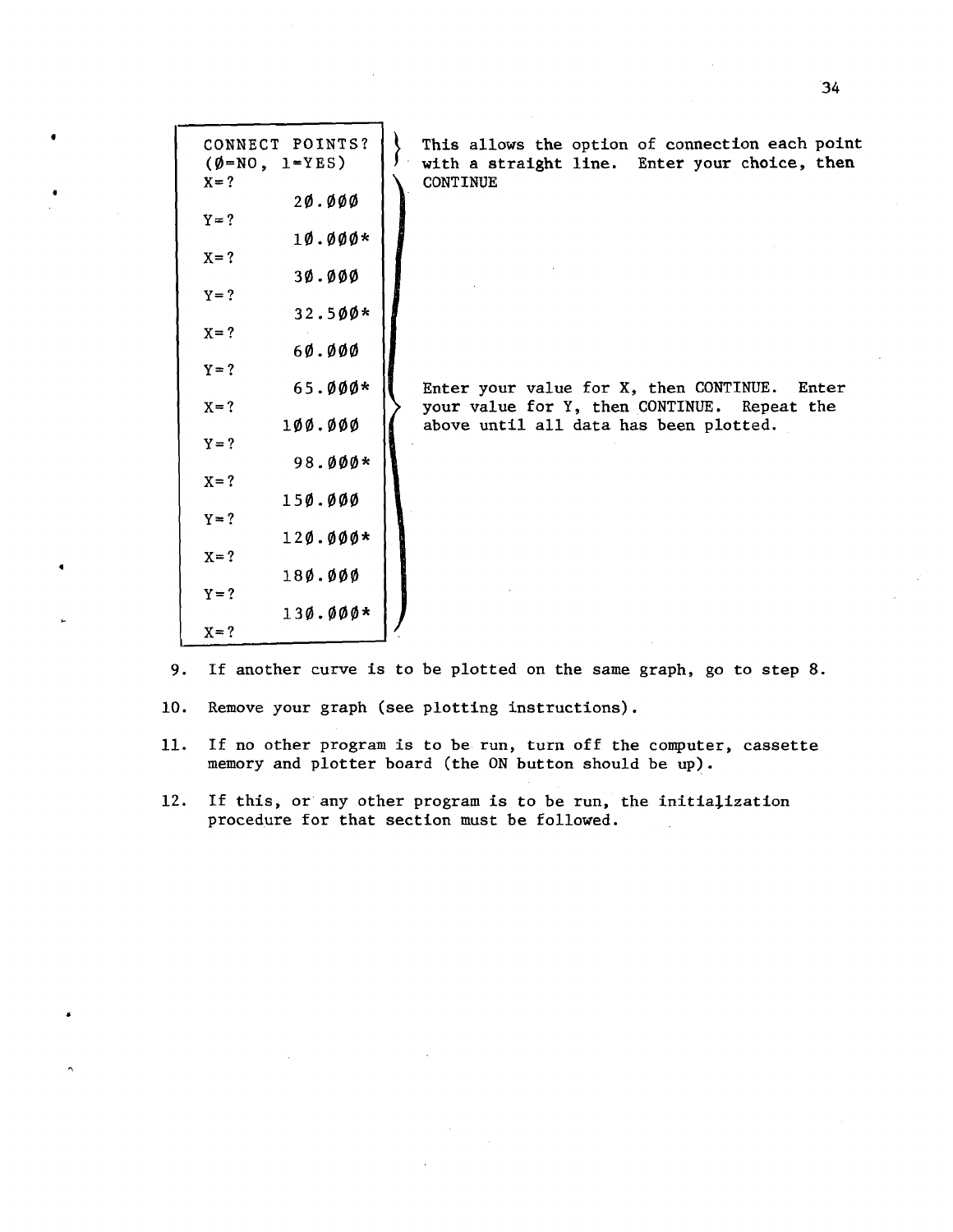